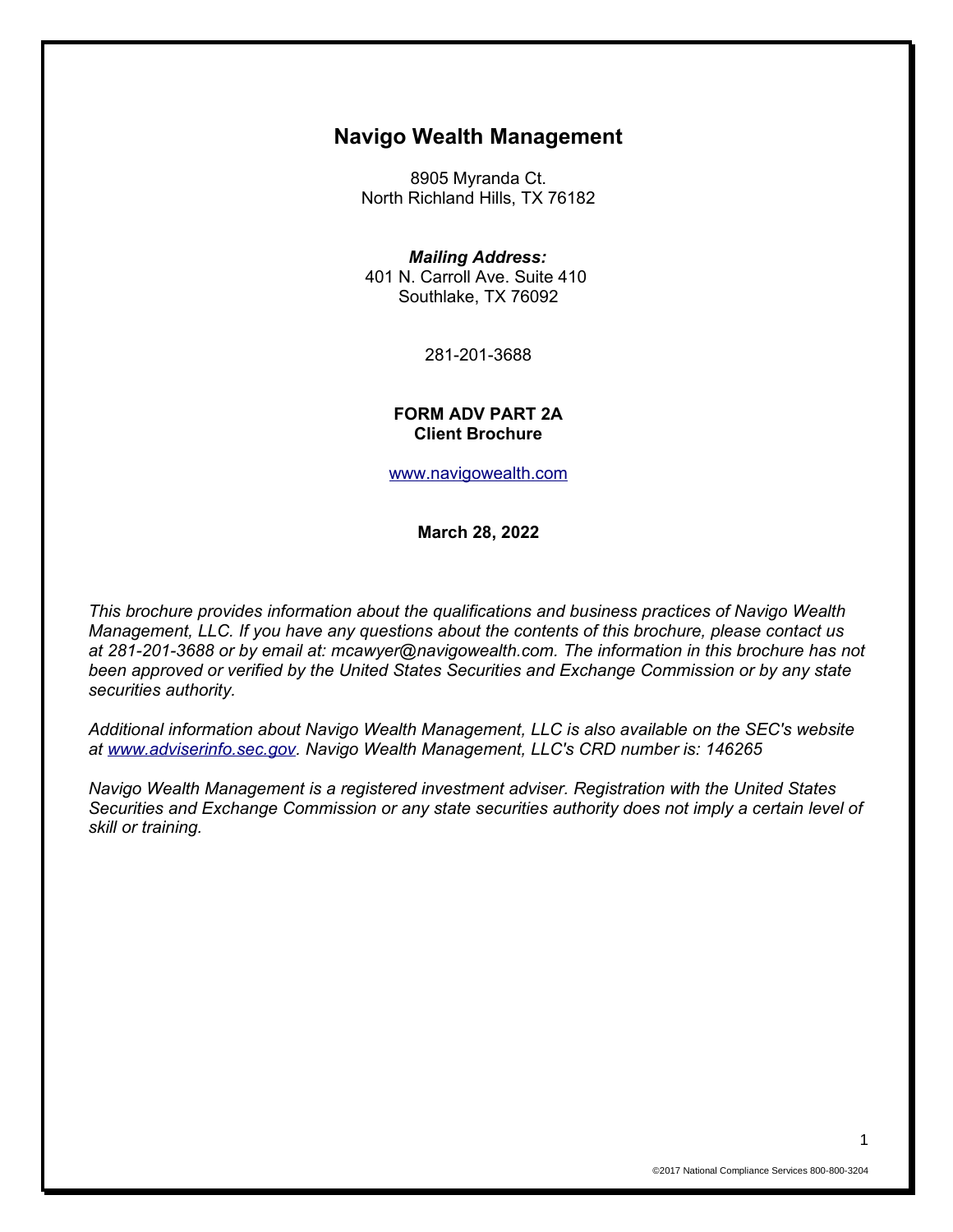## **Item 2 Material Changes**

Form ADV Part 2 requires registered investment advisers to amend their brochure when information becomes materially inaccurate. If there are any material changes to an adviser's disclosure brochure, the adviser is required to notify you and provide you with a description of the material changes.

Since our last annual updating amendment dated January 22, 2021, we have the following material changes to report:

- Our principal place of business and our mailing address have changed. Please refer to the cover page for our current address and contact information.
- We have updated our brochure to disclose and acknowledge that when we provide investment advice to you regarding your retirement plan account or individual retirement account, we are fiduciaries under ERISA and/or the IRC as applicable. For more information on this topic, including inherent conflicts of interest, and our compliance with Prohibited Transaction Exemption 2020-02 ("PTE 2020-02") refer to Item 4.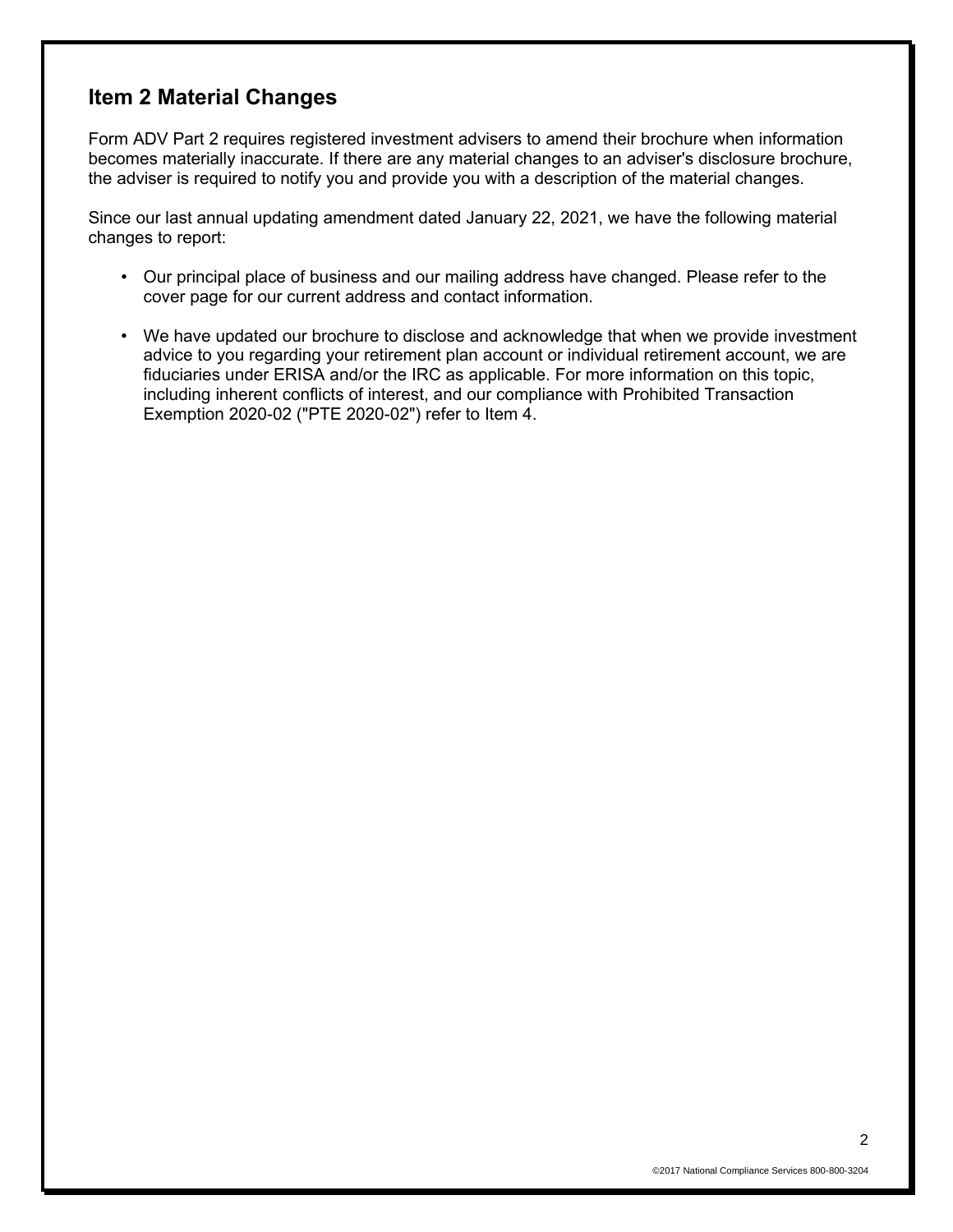# **Item 3 Table Of Contents**

| Item 1 Cover Page                                                                             | Page 1  |
|-----------------------------------------------------------------------------------------------|---------|
| Item 2 Material Changes                                                                       | Page 2  |
| Item 3 Table Of Contents                                                                      | Page 3  |
| Item 4 Advisory Business                                                                      | Page 4  |
| Item 5 Fees and Compensation                                                                  | Page 8  |
| Item 6 Performance-Based Fees and Side-By-Side Management                                     | Page 11 |
| Item 7 Types of Clients                                                                       | Page 11 |
| Item 8 Methods of Analysis, Investment Strategies, and Risk of Investment Loss                | Page 11 |
| Item 9 Disciplinary Information                                                               | Page 15 |
| Item 10 Other Financial Industry Activities and Affiliations                                  | Page 15 |
| Item 11 Code of Ethics, Participation or Interest in Client Transactions and Personal Trading | Page 16 |
| Item 12 Brokerage Practices                                                                   | Page 17 |
| Item 13 Reviews of Accounts                                                                   | Page 19 |
| Item 14 Client Referrals and Other Compensation                                               | Page 19 |
| Item 15 Custody                                                                               | Page 20 |
| Item 16 Investment Discretion                                                                 | Page 20 |
| Item 17 Voting Client Securities (Proxy Voting)                                               | Page 20 |
| Item 18 Financial Information                                                                 | Page 21 |
| Item 19 Requirements For State Registered Advisers                                            | Page 21 |
| Item 20 Additional Information                                                                | Page 22 |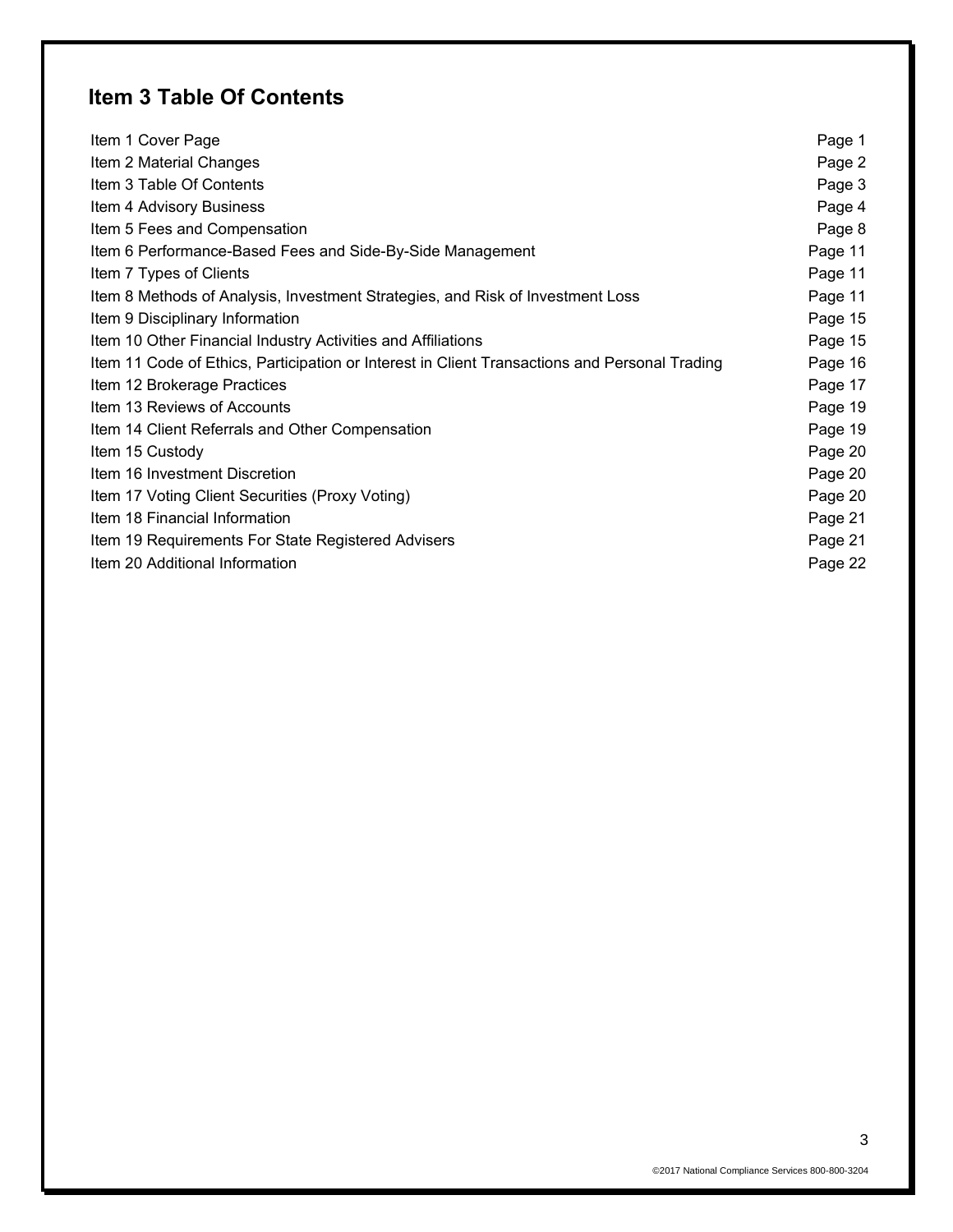# **Item 4 Advisory Business**

### **A. Description of the Advisory Firm**

Navigo Wealth Management is a registered investment adviser primarily based in North Richland Hills, TX. We are organized as a limited liability company ("LLC") under the laws of the State of Texas. This firm has been in business since March 5, 2008. The Managing Principal and largest interest owner is Mark Lee Cawyer, with Christel Walker, Shabana Nathoo, Doug Reifel, Chase Cawyer, and Rory Robertson each having a minority ownership interest in the firm.

The following paragraphs describe our services and fees. Refer to the description of each investment advisory service listed below for information on how we tailor our advisory services to your individual needs. As used in this brochure, the words "we," "our," and "us" refer to Navigo Wealth Management and the words "you," "your," and "client" refer to you as either a client or prospective client of our firm.

### **B. Types of Advisory Services**

Navigo Wealth Management, LLC (hereinafter "NWM") offers the following services to advisory clients:

### *Investment Supervisory Services*

NWM offers ongoing portfolio management services based on the individual goals, objectives, time horizon, and risk tolerance of each client. NWM creates an Investment Policy Statement for each client, which outlines the client's current situation (income, tax levels, and risk tolerance levels) and then constructs a plan (the Investment Policy Statement) to aid in the selection of a portfolio that matches each client's specific situation. Investment Supervisory Services include, but are not limited to, the following:

- Investment strategy
- Personal investment policy
- Asset allocation
- Asset selection
- Risk tolerance
- Regular portfolio monitoring

NWM evaluates the current investments of each client with respect to their risk tolerance levels and time horizon. NWM will request discretionary authority from clients in order to select securities and execute transactions without permission from the client prior to each transaction. Risk tolerance levels are documented in the Investment Policy Statement, which is given to each client.

We may also offer non-discretionary portfolio management services. If you enter into non-discretionary arrangements with our firm, we must obtain your approval prior to executing any transactions on behalf of your account. You have an unrestricted right to decline to implement any advice provided by our firm on a non-discretionary basis.

As part of our portfolio management services, in addition to other types of investments (see disclosures below in this section), we may invest your assets according to one or more model portfolios developed by our firm. These models are designed for investors with varying degrees of risk tolerance ranging from a more aggressive investment strategy to a more conservative investment approach. Clients whose assets are invested in model portfolios may not set restrictions on the specific holdings or allocations within the model, nor the types of securities that can be purchased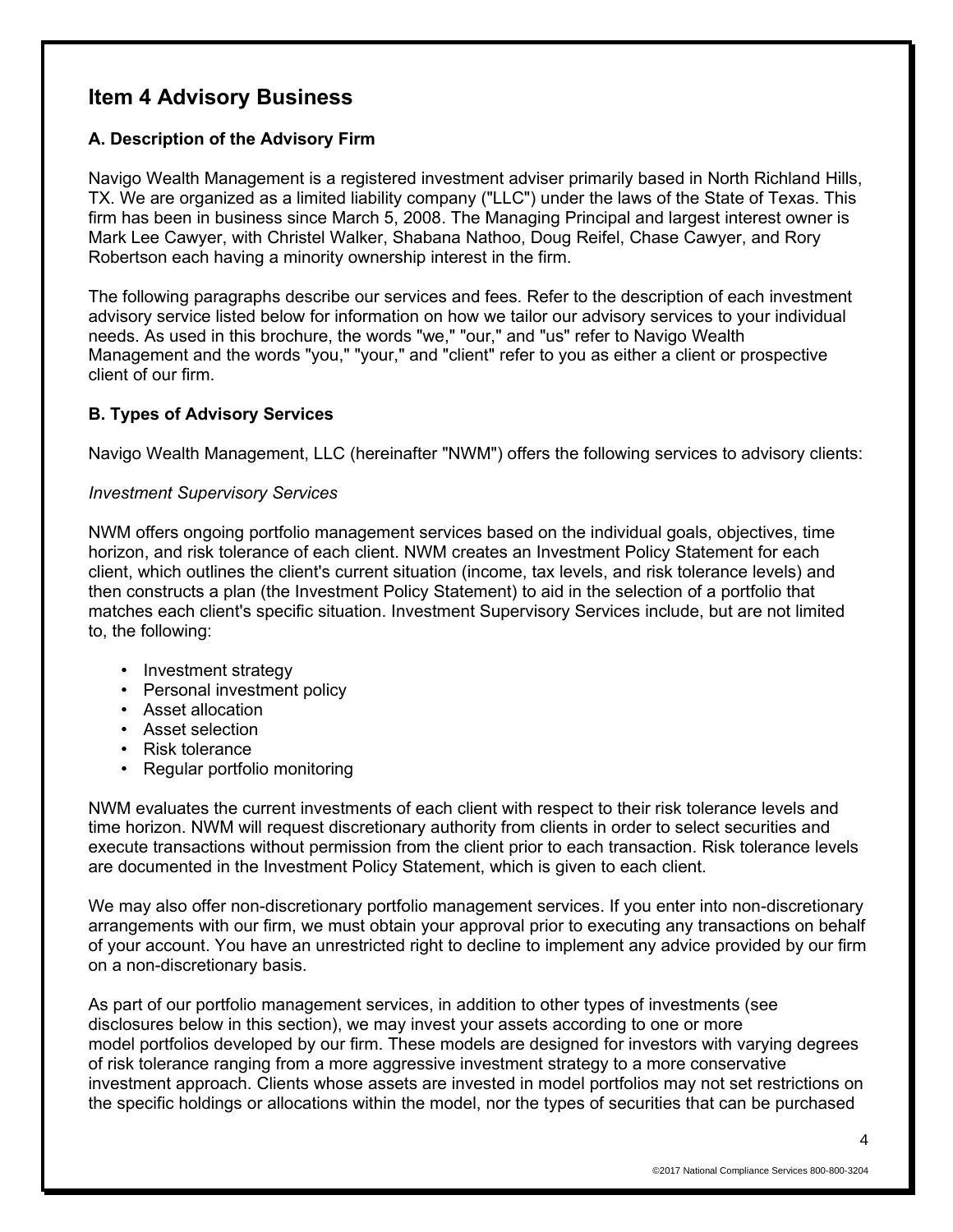in the model. Nonetheless, clients may impose restrictions on investing in certain securities or types of securities in their account. In such cases, this may prevent a client from investing in certain models that are managed by our firm.

### *Financial Planning Services*

We offer financial planning services which typically involve providing a variety of advisory services to clients regarding the management of their financial resources based upon an analysis of their individual needs. These services can range from broad-based financial planning to consultative or single subject planning. If you retain our firm for financial planning services, we will discuss with you to gather information about your financial circumstances and objectives. We may also use financial planning software to determine your current financial position and to define and quantify your long-term goals and objectives. Once we specify those long-term objectives (both financial and non-financial), we will develop shorter-term, targeted objectives. Once we review and analyze the information you provide to our firm and the data derived from our financial planning software, we will deliver a written plan to you, designed to help you achieve your stated financial goals and objectives.

Financial plans are based on your financial situation at the time we present the plan to you, and on the financial information you provide to us. You must promptly notify our firm if your financial situation, goals, objectives, or needs change.

You are under no obligation to act on our financial planning recommendations. Should you choose to act on any of our recommendations, you are not obligated to implement the financial plan through any of our other investment advisory services. Moreover, you may act on our recommendations by placing securities transactions with any brokerage firm.

### *Sub-Advisory Services to Registered Investment Advisers*

We offer sub-advisory services to unaffiliated third party money managers (the "Primary Investment Adviser") per the terms and conditions of a written Sub-Advisory Agreement. As part of these services, we will provide model portfolios, which the Primary Investment Adviser selects for their clients. While we are responsible for the overall management of the assets delegated to our firm, we will not communicate investment recommendations or selections directly to the Primary Investment Adviser's individual clients. Additionally, the Primary Investment Adviser will be responsible for selecting the appropriate model for its clients.

### *Services Limited to Specific Types of Investments*

NWM limits its money management to mutual funds, equities, bonds, fixed income, debt securities, ETFs, hedge funds, REITs, private placements, and government securities. NWM may use other securities as well to help diversify a portfolio when applicable.

Additionally, we may advise you on various types of investments based on your stated goals and objectives. We may also provide advice on any type of investment held in your portfolio at the inception of our advisory relationship.

### *Web-Based Portfolio Management Services*

We manage client investment portfolios on a discretionary basis. We allocate client assets among various mutual funds and/or exchange-traded funds in accordance with their stated investment objectives. We have engaged Fidelity Brokerage Services, LLC ("Fidelity") to provide our firm with access to an automated investment account platform user interface, WealthScape/eMoney platform (or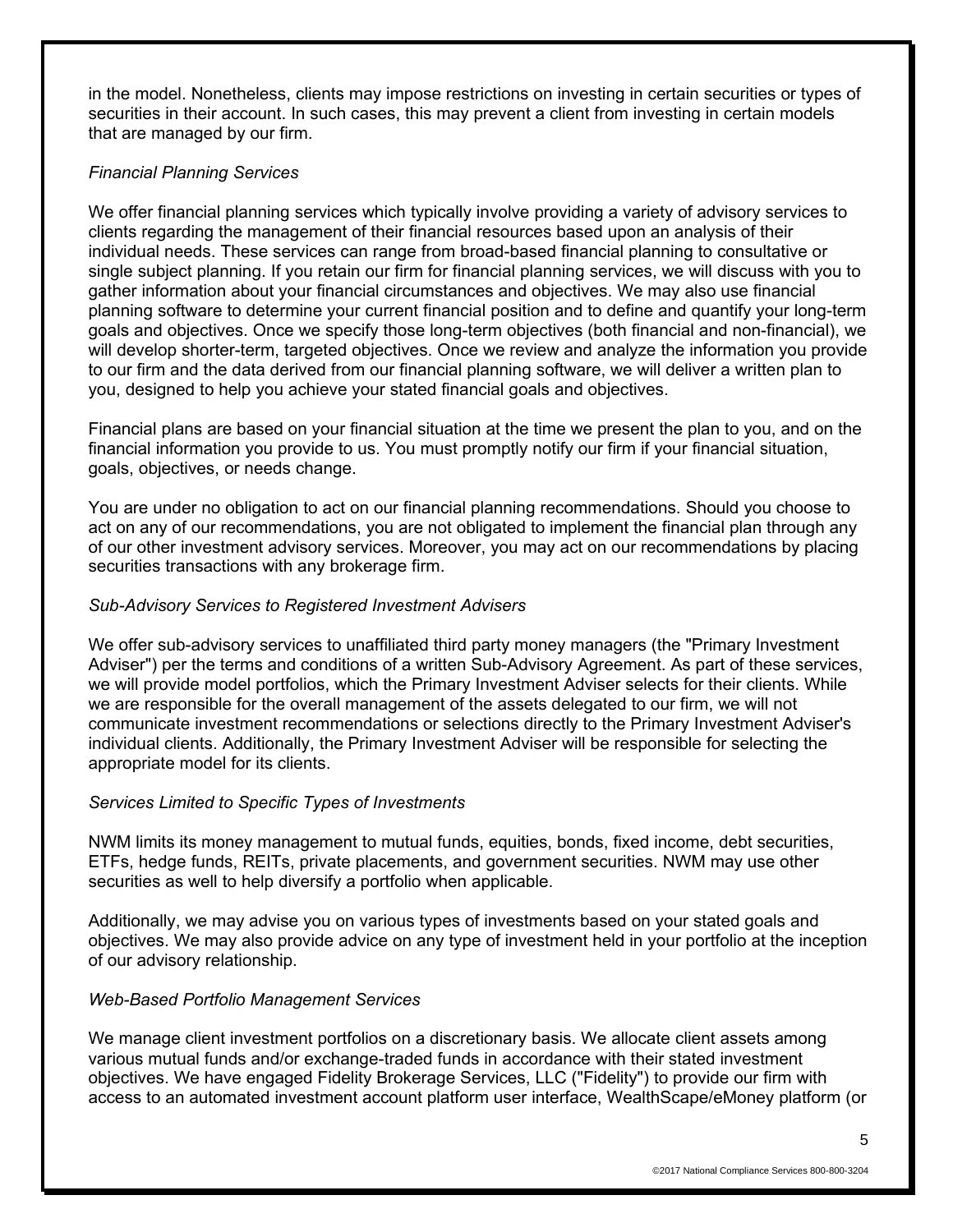any replacement or successor platform) (the "Platform"). We will provide discretionary portfolio management services in model portfolios which are sponsored by Fidelity Brokerage Services, LLC. The granting of discretionary authorization to our firm permits us to buy, sell, and trade in such portfolios, and to retain one or more sub-advisers to provide all or a portion of the discretionary management services with respect to your account. We will have the discretion to hire and fire any sub-advisers without your prior consent.

We offer discretionary portfolio management services that are delivered to you through an automated and interactive web-based investment management system (i.e., "robo-advisory" services). The investment advice rendered under this program is tailored to meet with your individual investment needs and objectives and is delivered exclusively based upon information you submit via a web-based investment questionnaire. Your responses to the electronic investment questionnaire are used by the web-based system to determine whether the available investment programs offered are appropriate for you generally, and, if so, to select a particular investment option that fits with your unique investment profile.

After submission of the online investment questionnaire, the web-based system will select an investment option for you that employs a model investment portfolio ("model"), the underlying holdings of which have been selected by our firm. We have diversified the models available within this program across various investment styles and/or asset classes and designed them, in part, to reduce the transaction costs incurred within client accounts. While the proprietary models offered are generally designed to consider and mitigate transaction based charges, there may be instances where transaction fees and other costs are incurred within your account. The investment and reinvestment of your assets within the program is managed on a discretionary basis by our firm, and will occur automatically in accordance with the investment model(s) you have selected via the webbased system. As the discretionary advisor to your account, our firm will automatically re-balance your holdings on a periodic basis to maintain the target asset allocation percentages within the selected models. You can change your investment allocations and/or investment strategy at any time by going online and updating your web-based information. You may incur additional transaction charges whenever the model is re-balanced including if such re-balancing is due to changes in your profile.

You may withdraw assets from your account at any time directly via the web-based portal, subject to the usual and customary securities settlement procedures. Our investment models typically rely on long-term investment strategies and asset withdrawals may therefore impair the achievement of your specific investment objectives.

If you participate in our web-based discretionary portfolio management services, you will be required to grant our firm discretionary authority to manage your account. Discretionary authorization will allow our firm to determine the specific securities, and the amount of securities, to be purchased or sold for your account without your approval prior to each transaction. Discretionary authority is typically granted by the investment advisory agreement you sign with our firm and/or the appropriate trading authorization forms. Clients participating in this investment program may not impose any restrictions on the management of their accounts or otherwise limit any discretionary authority granted.

In providing the portfolio management services under this program, all information will be provided through the web-based portal. Our firm will not verify any information we receive from you, or your agent(s), and we will rely on the information you provide. It is your responsibility to promptly update your account application through the web-based portal if there are ever any changes in your financial situation or investment objectives for the purpose of reallocating and/or re-balancing your account.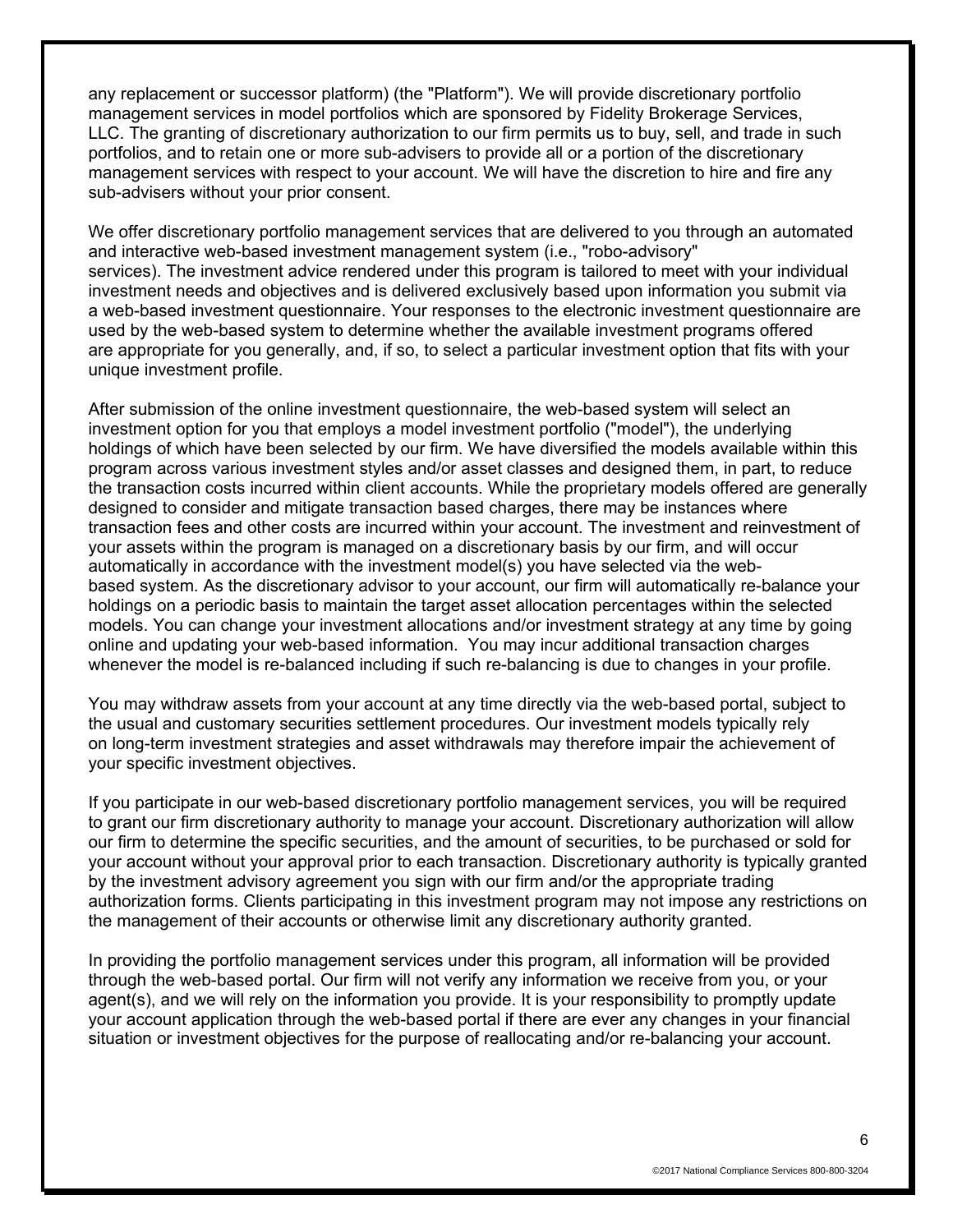### **C. Client Tailored Services and Client Imposed Restrictions**

NWM offers the same suite of services to all of its clients. However, specific client financial plans and their implementation are dependent upon the client Investment Policy Statement which outlines each client's current situation (income, tax levels, and risk tolerance levels) and is used to construct a client specific plan to aid in the selection of a portfolio that matches restrictions, needs, and targets.

Clients may impose restrictions in investing in certain securities or types of securities in accordance with their values or beliefs. However, if the restrictions prevent NWM from properly servicing the client account, or if the restrictions would require NWM to deviate from its standard suite of services, NWM reserves the right to end the relationship.

#### **IRA Rollover Recommendations**

Effective December 20, 2021 (or such later date as the US Department of Labor ("DOL") Field Assistance Bulletin 2018-02 ceases to be in effect), for purposes of complying with the DOL's Prohibited Transaction Exemption 2020-02 ("PTE 2020-02") where applicable, we are providing the following acknowledgment to you. When we provide investment advice to you regarding your retirement plan account or individual retirement account, we are fiduciaries within the meaning of Title I of the Employee Retirement Income Security Act and/or the Internal Revenue Code, as applicable, which are laws governing retirement accounts. The way we make money creates some conflicts with your interests, so we operate under a special rule that requires us to act in your best interest and not put our interest ahead of yours. Under this special rule's provisions, we must:

- Meet a professional standard of care when making investment recommendations (give prudent advice);
- Never put our financial interests ahead of yours when making recommendations (give loyal advice);
- Avoid misleading statements about conflicts of interest, fees, and investments;
- Follow policies and procedures designed to ensure that we give advice that is in your best interest;
- Charge no more than is reasonable for our services; and
- Give you basic information about conflicts of interest.

We benefit financially from the rollover of your assets from a retirement account to an account that we manage or provide investment advice, because the assets increase our assets under management and, in turn, our advisory fees. As a fiduciary, we only recommend a rollover when we believe it is in your best interest.

### **D. Wrap Fee Programs**

NWM does not participate in any wrap fee programs.

#### **E. Assets Under Management**

As of March 22, 2022, we provide continuous management services for \$98,874,248 in client assets on a discretionary basis, and \$5,789,755 in client assets on a non-discretionary basis. We also provide advice on \$4,250,000 in client assets that are not continuously managed.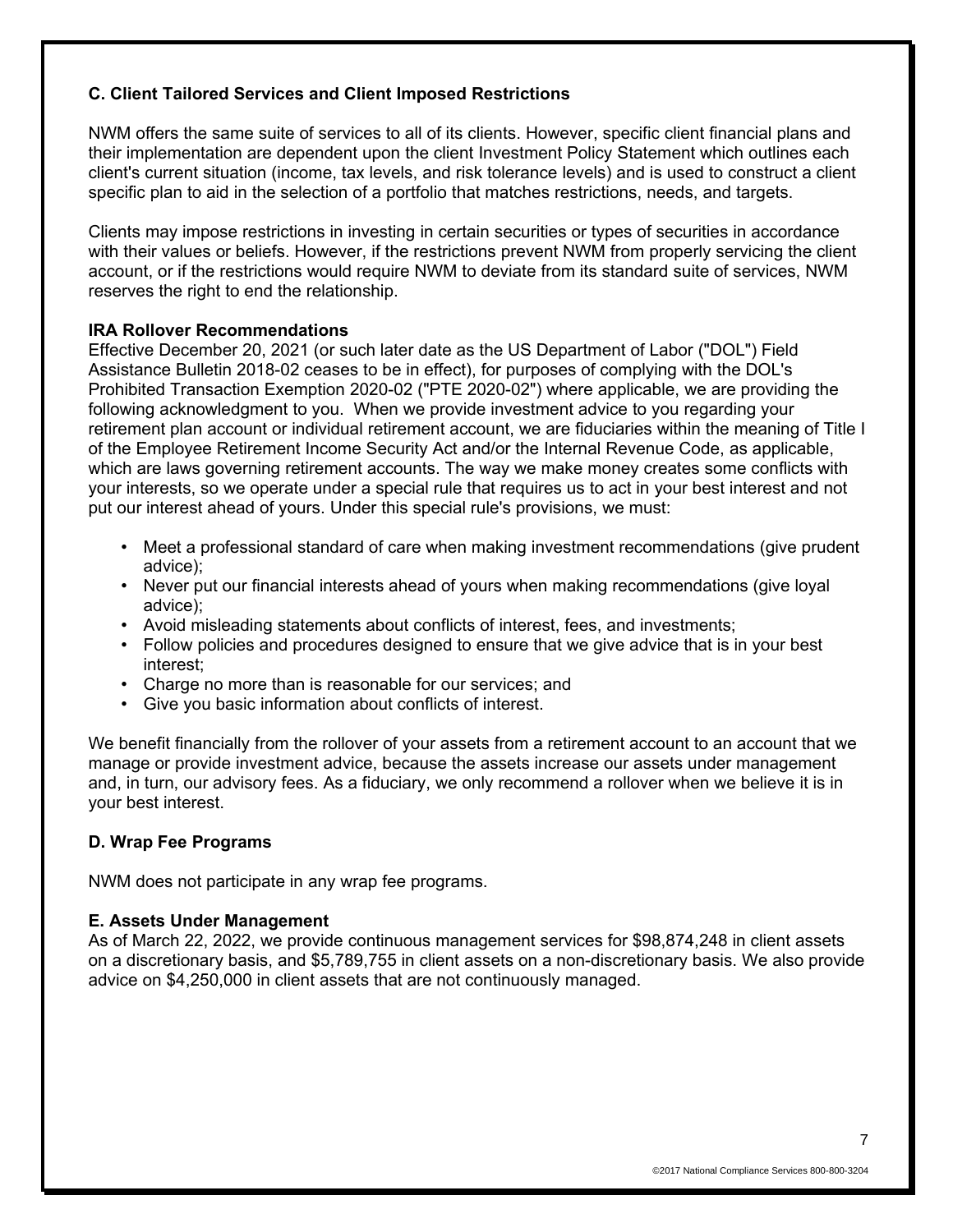## **Item 5 Fees and Compensation**

### **A. Fee Schedule**

#### *Investment Supervisory Services Fees*

Our fee for portfolio management services is based on a percentage of the assets in your accounts and is set forth in the following annual fee schedule:

| <b>Annual Fee Schedule</b>                        |                                                                                      |  |
|---------------------------------------------------|--------------------------------------------------------------------------------------|--|
| <b>Assets Under Management</b><br>Under \$100,000 | <b>Annual Fee</b><br>1.25%                                                           |  |
| \$100,000 to \$5,000,000                          | 1.00%                                                                                |  |
| Over \$5,000,000*                                 | 1.00% on first \$5,000,000,<br>0.75% on next \$5,000,000,<br>0.50% over \$10,000,000 |  |
| Foreign/International Assets                      | 1.75%                                                                                |  |

\*For Example, an account's value is \$10,000,000.00 as of March 31. The fee for the quarter is calculated below:

| The first \$5 million is charged 1.00% (\$5,000,000 X 0.01)                              | \$50,000 |
|------------------------------------------------------------------------------------------|----------|
| Second \$5 million is charged 0.75% (\$5,000,000 X 0.75)                                 | \$37,500 |
| These charges are totaled $(\$50,000 + \$37,500)$                                        | \$87,500 |
| The total is divided by four to arrive at the quarterly fee $(\$87,500 \div 4) \$21,875$ |          |

In this example, the fee for the quarter ended March 31 is \$21,875.

The final fee schedule is attached as Exhibit II of the Investment Advisory Contract. Fees are billed and payable quarterly in advance, based on the balance at end of billing period. Clients may terminate their contracts with thirty days' written notice. Refunds are given on a prorated basis, based on the number of days remaining in a quarter at the point of termination. Clients may terminate their contracts without penalty, for full refund, within 5 business days of signing the advisory contract. Advisory fees are withdrawn directly from the client's accounts with client written authorization.

In states that require it, the custodian will send quarterly invoices to the client wherein NWM fees are itemized.

If the portfolio management agreement is executed at any time other than the first day of a calendar quarter, our fees will apply on a pro rata basis, which means that the advisory fee is payable in proportion to the number of days in the quarter for which you are a client. Our advisory fee is negotiable, depending on individual client circumstances.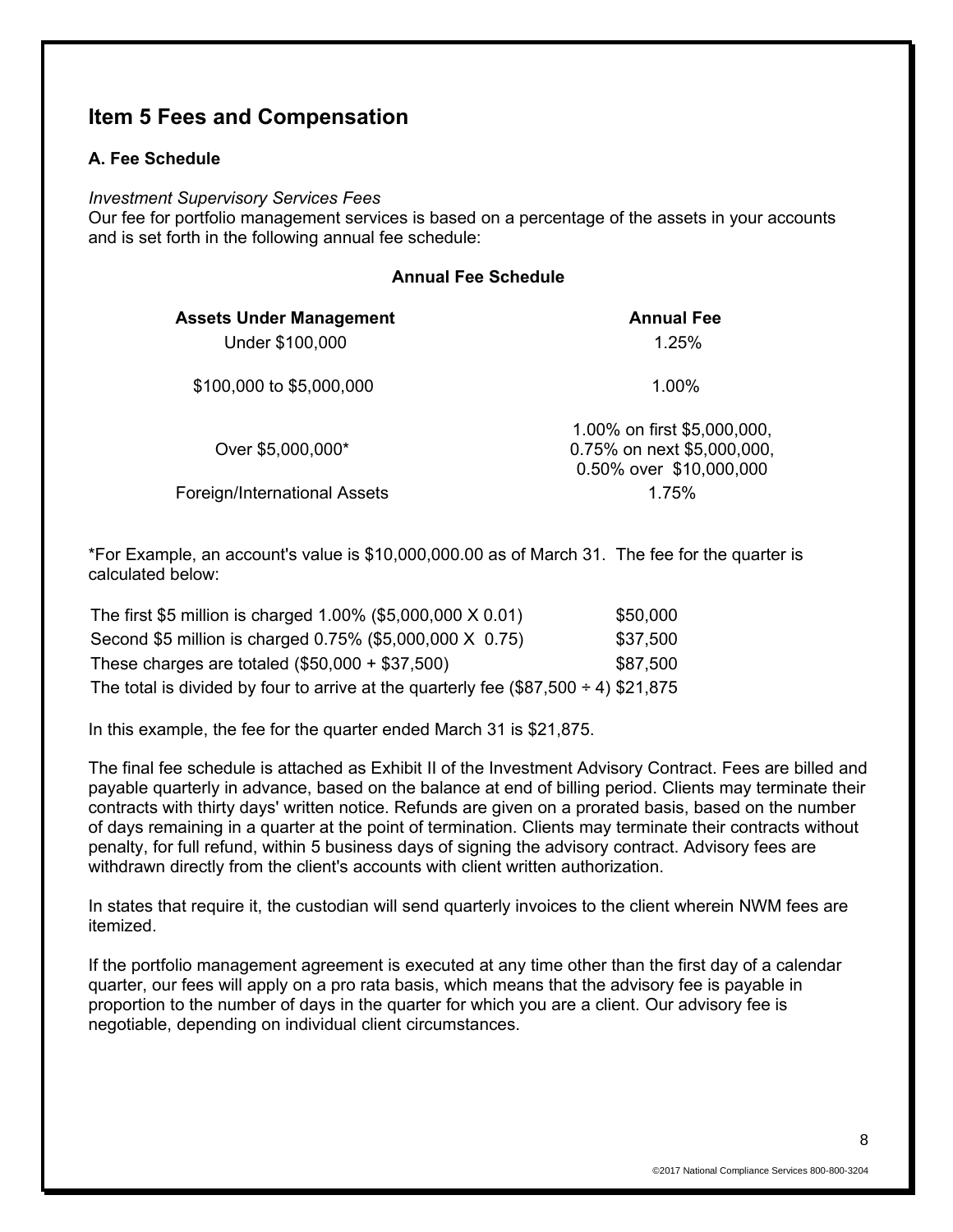At our discretion, we may combine the account values of family members living in the same household to determine the applicable advisory fee. For example, we may combine account values for you and your minor children, joint accounts with your spouse, and other types of related accounts. Combining account values may increase the asset total, which may result in your paying a reduced advisory fee based on the available breakpoints in our fee schedule stated above.

We will deduct our fee directly from your account through the qualified custodian holding your funds and securities. We will deduct our advisory fee only when the following requirements are met:

- You provide our firm with written authorization permitting the fees to be paid directly from your account held by the qualified custodian.
- The qualified custodian agrees to send you a statement, at least quarterly, indicating all amounts disbursed from your account including the amount of the advisory fee paid directly to our firm.

If you have any questions about the statement(s) you receive from the qualified custodian call our main office number located on the cover page of this brochure.

#### *Financial Planning Services*

We generally charge a fixed fee for standard financial planning services, which ranges between \$500 and \$2,500 for a set amount of completion hours. For more specialized services, including but not limited to divorce financial analyst consulting and end of life advising, an hourly rate is assessed for the number of hours worked at a rate of \$150 per hour. At the firm's discretion, this fee can be negotiated or waived if assets under management is expected to be over \$100,000 within 12 months or at discretion of advisor. The fee is negotiable depending upon the complexity and scope of the plan, your financial situation, and your objectives. We do not require you to pay fees six or more months in advance. Should the engagement last longer than six months between acceptance of financial planning agreement and delivery of the financial plan, any prepaid unearned fees will be promptly returned to you less a pro rata charge for bona fide financial planning services rendered to date.

We will not require prepayment of a fee more than six months in advance and in excess of \$500.

At our discretion, we may offset our financial planning fees to the extent you implement the financial plan through our Portfolio Management Service.

You may terminate the financial planning agreement upon written notice to our firm. If you have prepaid financial planning fees that we have not yet earned, you will receive a prorated refund of those fees. If financial planning fees are payable in arrears, you will be responsible for a prorated fee based on services performed prior to termination of the financial planning agreement.

### *Sub-Advisory Services for Registered Investment Advisers*

Our annual fee for sub-advisory services is 1.0%. Our annual sub-advisory fee is billed and payable quarterly in advance. If the sub-advisory agreement is executed at any time other than the first day of a calendar month, our fees will apply on a pro rata basis, which means that the advisory fee is payable in proportion to the number of days in the month for which you are a client. The method of fee payment will be detailed in the sub-advisory agreement. Fees and payment arrangements are negotiable and will vary on a case-by-case basis.

You may terminate the sub-advisory agreement by providing written notice to our firm. If you have prepaid advisory fees that we have not yet earned, you will receive a prorated refund of those fees.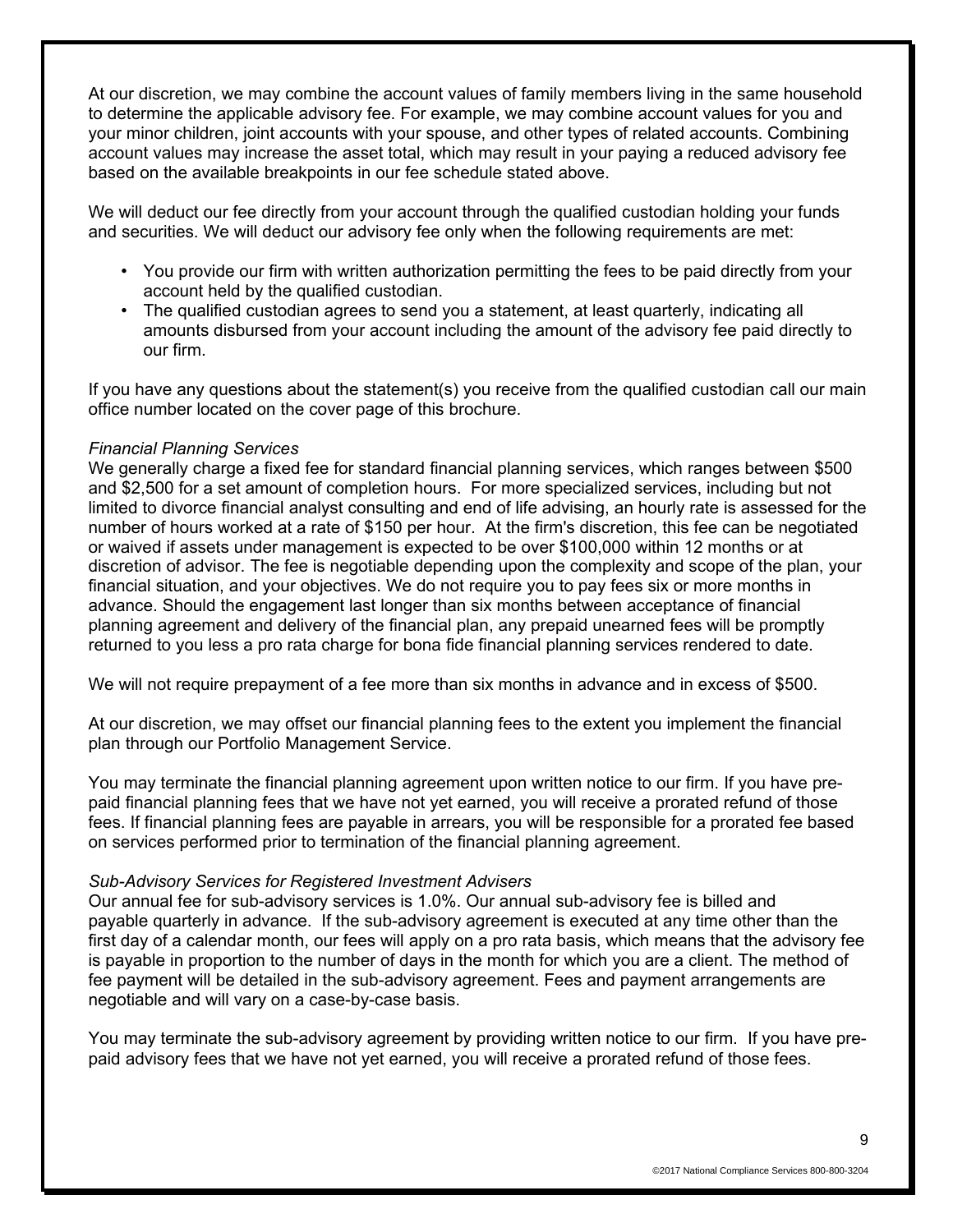#### *Web-Based Portfolio Management Services Fees*

Our annual advisory fee for web-based portfolio management services consists of an asset-based management fee equal to 0.65% of the market value of your assets under our management, which includes the amount payable to Fidelity. This advisory fee is billed quarterly in advance based on the balance at the end of the billing period. The terms and conditions of this program shall be set forth in a written portfolio management agreement executed by the client and our firm. A portion of the advisory fee equal to 0.15% of the market value of the account is paid to Fidelity for their services, subject to a minimum account fee.

Our advisory fee will be deducted directly from your account through the qualified custodian holding your funds and securities. We will deduct our advisory fee only when you have given our firm written authorization permitting the fees to be paid directly from your account. Further, the qualified custodian will deliver an account statement to you at least quarterly. These account statements will show all disbursements from your account. You should review all statements for accuracy.

Our agreement for services will continue in effect until terminated by either party. You may terminate the management agreement upon written notice to our firm. You will incur a pro-rata charge for services rendered prior to the termination of the agreement, which means you will incur advisory fees only in proportion to the number of days in the calendar month during which you were a client. You have a right to terminate your agreement with our firm within 5 business days of entering into the agreement, without penalty.

### **B. Payment of Fees**

### *Payment of Investment Supervisory Fees*

Advisory fees are withdrawn directly from the client's accounts with client written authorization. Fees are paid quarterly in advance.

Under certain circumstances, advisory fees may also be invoiced and billed directly to the client with payments due at the beginning of the quarter.

#### *Payment of Financial Planning Services*

Unless a client chooses to pre-pay these fees in full, we require that you pay 50% of the fee in advance and the remaining portion upon the completion of the services rendered.

### **C. Clients Are Responsible For Third Party Fees**

Clients are responsible for the payment of all third party fees (i.e., custodian fees, mutual fund fees, transaction fees, etc.). Those fees are separate and distinct from the fees and expenses charged by NWM. Please see Item 12 of this brochure regarding broker/custodian.

### **D. Prepayment of Fees**

NWM collects fees in advance. Fees that are collected in advance will be refunded based on the prorated amount of work completed at the point of termination and the total days during the billing period. Fees will be returned within the same quarter to the client via check or a rebate in fees paid directly into their accounts.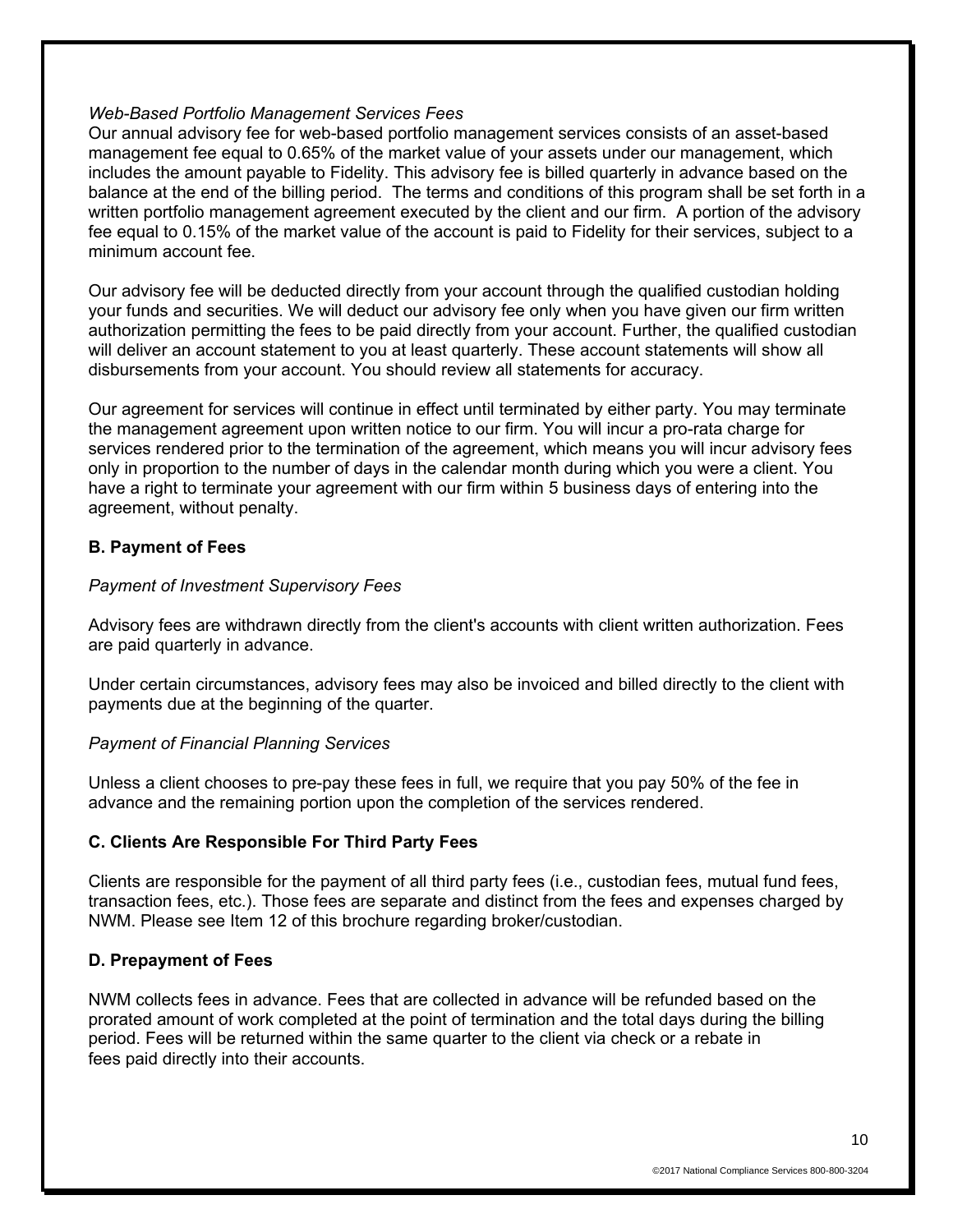### **E. Outside Compensation For the Sale of Securities to Clients**

Neither NWM nor its supervised persons accept any compensation for the sale of securities or other investment products, including asset-based sales charges or services fees from the sale of mutual funds.

## **Item 6 Performance-Based Fees and Side-By-Side Management**

NWM does not accept performance-based fees or other fees based on a share of capital gains on or capital appreciation of the assets of a client. Side-by-side management refers to the practice of managing accounts that are charged performance-based fees while at the same time managing accounts that are not charged performance-based fees. Our fees are calculated as described in the *Fees and Compensation* section above, and are not charged on the basis of a share of capital gains upon, or capital appreciation of, the funds in your advisory account.

# **Item 7 Types of Clients**

NWM generally provides management supervisory services to the following types of clients:

Individuals High-Net-Worth Individuals Corporations or Business Entities

#### *Minimum Account Size*

There is an account minimum, \$100,000 per household, which may be waived by the investment advisor, based on the needs of the client and the complexity of the situation. For example, we may waive the minimum if you appear to have significant potential for increasing your assets under our management.

We also charge a minimum fee in the amount of \$1,000 per year for account management. We may reduce or waive the minimum fee if anticipated household AUM during the following 12 months will be at least \$100,000 to open and maintain an advisory account or for any other reason solely at the discretion of the adviser.

We may also combine account values for you and your minor children, joint accounts with your spouse, and other types of related accounts to meet the stated minimum.

## **Item 8 Methods of Analysis, Investment Strategies, and Risk of Investment Loss**

## **A. Methods of Analysis and Investment Strategies**

### *Methods of Analysis*

NWM's methods of analysis include charting analysis, fundamental analysis, technical analysis, and cyclical analysis.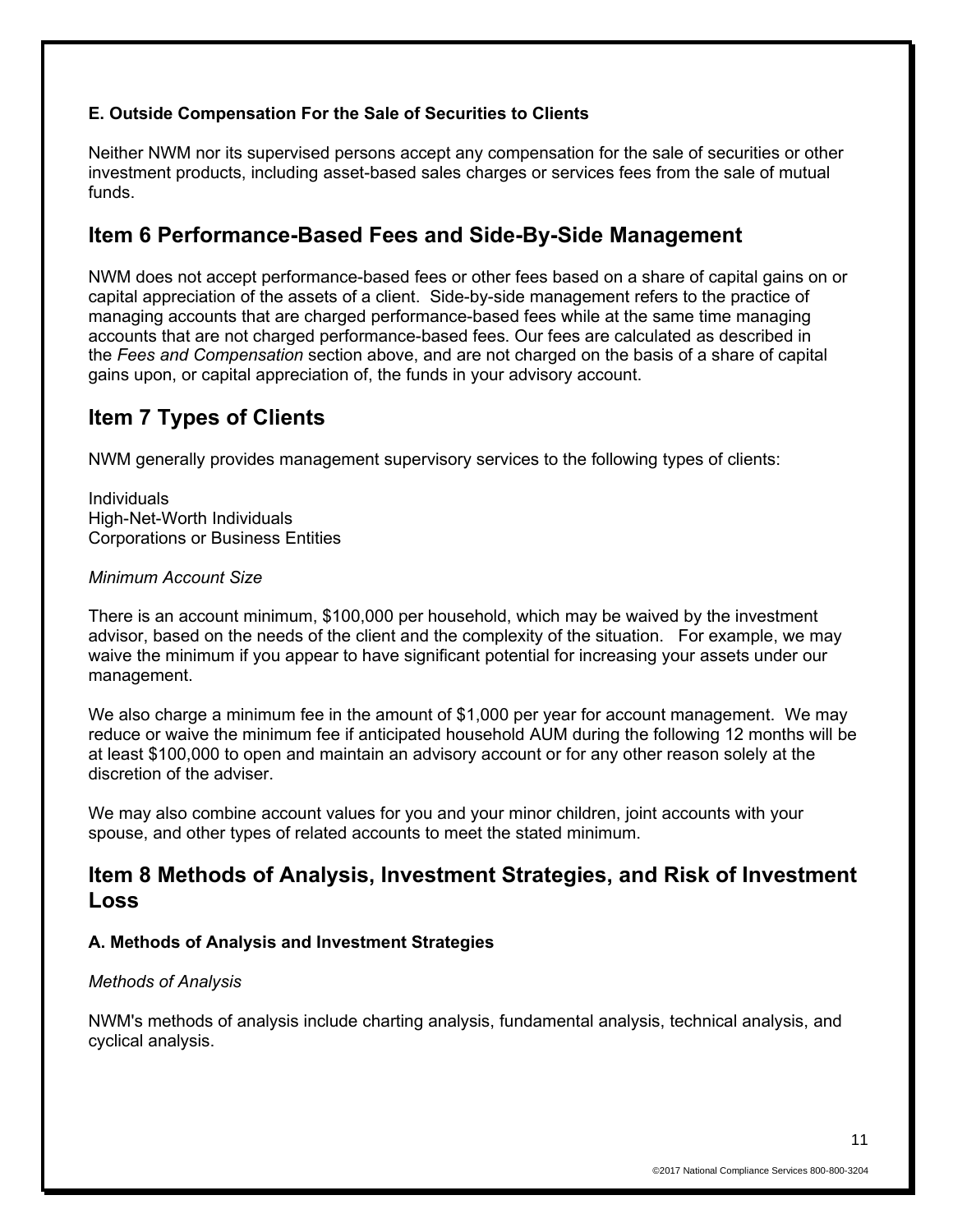**Charting Analysis** - involves the gathering and processing of price and volume pattern information for a particular security, sector, broad index or commodity. This price and volume pattern information is analyzed. The resulting pattern and correlation data are used to detect departures from expected performance and diversification and predict future price movements and trends.

**Risk:** Our charting analysis may not accurately detect anomalies or predict future price movements. Current prices of securities may reflect all information known about the security and day-to-day changes in market prices of securities may follow random patterns and may not be predictable with any reliable degree of accuracy.

**Fundamental Analysis** - involves analyzing individual companies and their industry groups, such as a company's financial statements, details regarding the company's product line, the experience and expertise of the company's management, and the outlook for the company and its industry. The resulting data is used to measure the true value of the company's stock compared to the current market value.

**Risk:** The risk of fundamental analysis is that information obtained may be incorrect and the analysis may not provide an accurate estimate of earnings, which may be the basis for a stock's value. If securities prices adjust rapidly to new information, utilizing fundamental analysis may not result in favorable performance.

**Technical Analysis** - involves studying past price patterns, trends and interrelationships in the financial markets to assess risk-adjusted performance and predict the direction of both the overall market and specific securities.

**Risk:** The risk of market timing based on technical analysis is that our analysis may not accurately detect anomalies or predict future price movements. Current prices of securities may reflect all information known about the security and day-to-day changes in market prices of securities may follow random patterns and may not be predictable with any reliable degree of accuracy.

**Cyclical Analysis** - a type of technical analysis that involves evaluating recurring price patterns and trends. Economic/business cycles may not be predictable and may have many fluctuations between long-term expansions and contractions.

**Risk:** The lengths of economic cycles may be difficult to predict with accuracy and therefore the risk of cyclical analysis is the difficulty in predicting economic trends and consequently the changing value of securities that would be affected by these changing trends.

**Modern Portfolio Theory** - a theory of investment which attempts to maximize portfolio expected return for a given amount of portfolio risk, or equivalently minimize risk for a given level of expected return, by carefully diversifying the proportions of various assets.

**Risk:** Market risk is that part of a security's risk that is common to all securities of the same general class (stocks and bonds) and thus cannot be eliminated by diversification.

#### *Investment Strategies*

NWM uses long term trading, short term trading, margin transactions, options writing (including covered options, uncovered options, or spreading strategies), and short sales.

**Investing in securities involves a risk of loss that you, as a client, should be prepared to bear.**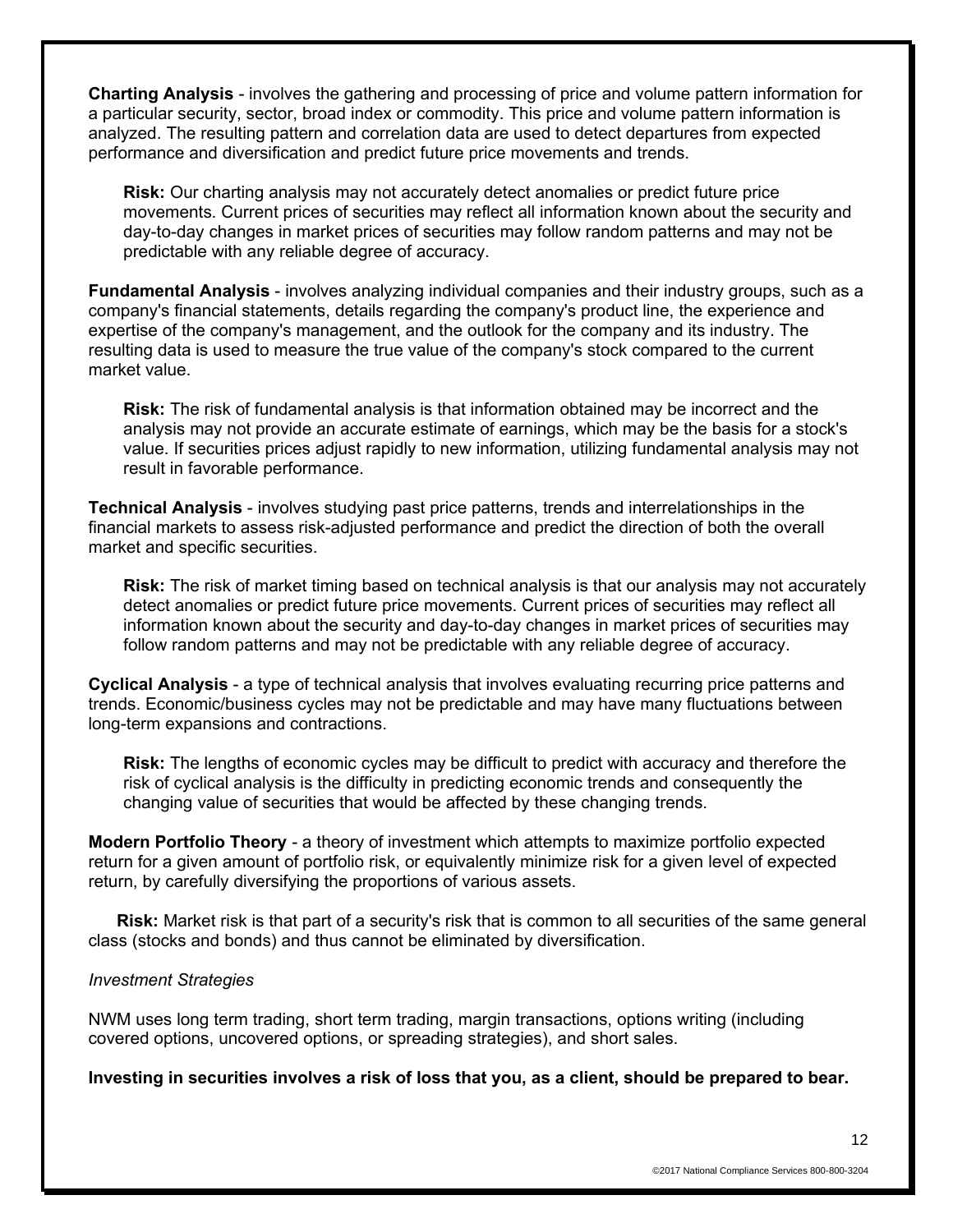Long term trading is designed to capture market rates of both return and risk. Frequent trading, when done, can affect investment performance, particularly through increased brokerage and other transaction costs and taxes.

Short term trading, margin transactions, options writing, and short sales generally hold greater risk and clients should be aware that there is a material risk of loss using any of those strategies.

**Short-Term Purchases** - securities purchased with the expectation that they will be sold within a relatively short period of time, generally less than one year, to take advantage of the securities' shortterm price fluctuations.

**Risk:** Using a short-term purchase strategy generally assumes that we can predict how financial markets will perform in the short-term which may be very difficult and will incur a disproportionately higher amount of transaction costs compared to long-term trading. There are many factors that can affect financial market performance in the short-term (such as short-term interest rate changes, cyclical earnings announcements, etc.) but may have a smaller impact over longer periods of times.

**Margin Transactions** - a securities transaction in which an investor borrows money to purchase a security, in which case the security serves as collateral on the loan.

**Risk:** If the value of the shares drops sufficiently, the investor will be required to either deposit more cash into the account or sell a portion of the stock in order to maintain the margin requirements of the account. This is known as a "margin call." An investor's overall risk includes the amount of money invested plus the amount that was loaned to them.

**Option Writing** - a securities transaction that involves selling an option. An option is a contract that gives the buyer the right, but not the obligation, to buy or sell a particular security at a specified price on or before the expiration date of the option. When an investor sells a call option, he or she must deliver to the buyer a specified number of shares if the buyer exercises the option. When an investor sells a put option, he or she must pay the strike price per share if the buyer exercises the option, and will receive the specified number of shares. The option writer/seller receives a premium (the market price of the option at a particular time) in exchange for writing the option.

**Risk:** Options are complex investments and can be risky, especially if the investor does not own the underlying stock. In certain situations, an investor's risk can be unlimited.

**Trading** - We may use frequent trading (in general, selling securities within 30 days of purchasing the same securities) as an investment strategy when managing your account(s). Frequent trading is not a fundamental part of our overall investment strategy, but we may use this strategy occasionally when we determine that it is suitable given your stated investment objectives and tolerance for risk. This may include buying and selling securities frequently in an effort to capture significant market gains and avoid significant losses.

**Risk:** When a frequent trading policy is in effect, there is a risk that investment performance within your account may be negatively affected, particularly through increased brokerage and other transactional costs and taxes.

**Short Sales** - Unlike a straightforward investment in stocks where you buy shares with the expectation that their price will increase so you can sell at a profit, in a "short sale" you borrow stocks from your brokerage firm and sell them immediately, hoping to buy them later at a lower price. Thus, a short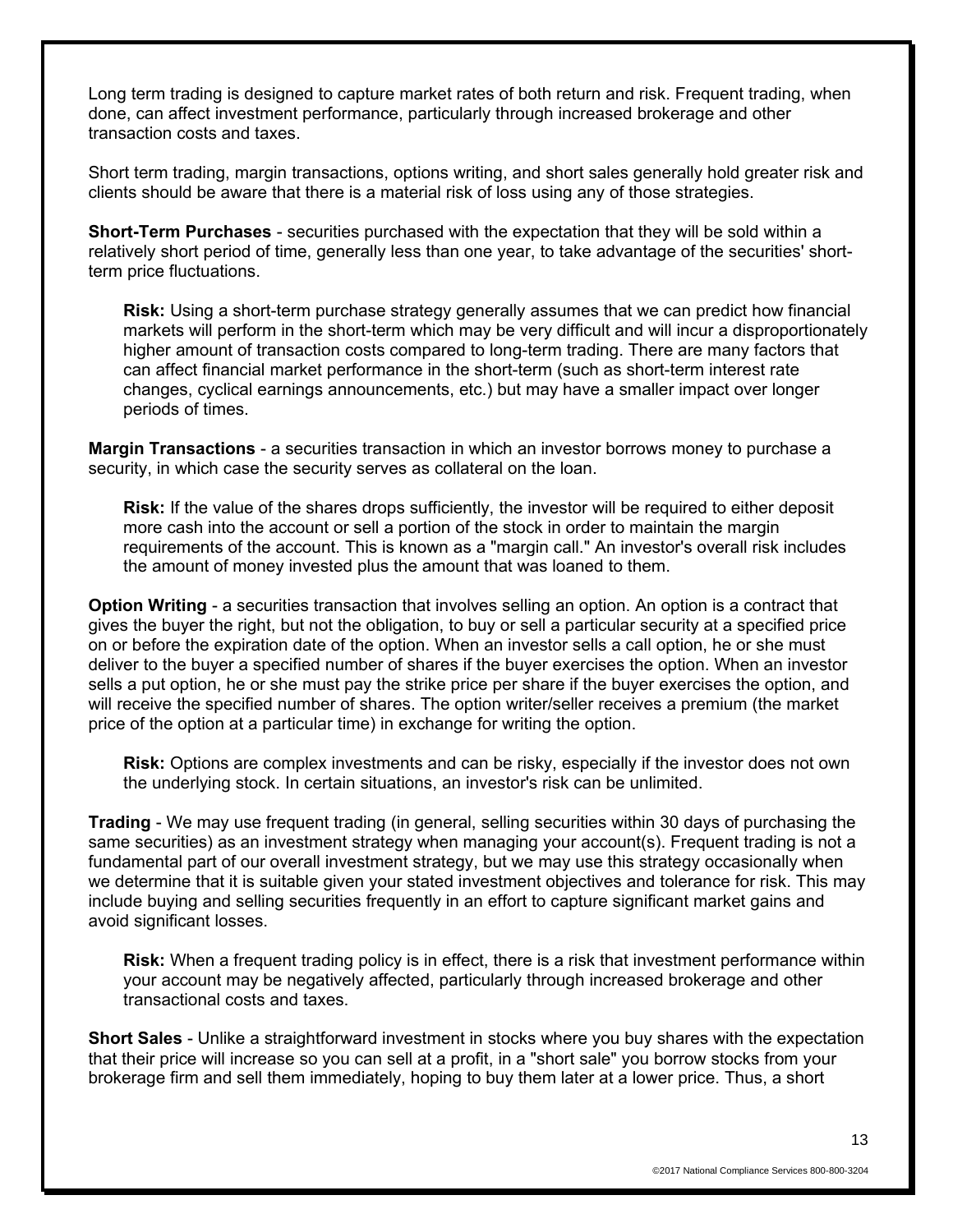seller hopes that the price of a stock will go down in the near future. A short seller thus uses declines in the market to his advantage. The short seller makes money when the stock prices fall and loses when prices go up. The SEC has strict regulations in place regarding short selling.

**Risk:** Short selling is risky. Investors should exercise extreme caution before short selling is implemented. A short seller will profit if the stock goes down in price, but if the price of the shares increase, the potential losses are unlimited because the stock can keep rising forever. There is no ceiling on how much a short seller can lose in a trade. The share price may keep going up and the short seller will have to pay whatever the prevailing stock price is to buy back the shares. However, gains have a ceiling level because the stock price cannot fall below zero.

**Risk:** A short seller has to undertake to pay the earnings on the borrowed securities as long as the short seller chooses to keep the short position open. If the company declares huge dividends or issues bonus shares, the short seller will have to pay that amount to the lender. Any such occurrence can skew the entire short investment and make it unprofitable. The broker can use the funds in the short seller's margin account to buy back the loaned shares or issue a "call away" to get the short seller to return the borrowed securities. If the broker makes this call when the stock price is much higher than the price at the time of the short sale, then the investor can end up taking huge losses.

**Risk:** Margin interest can be a significant expense. Since short sales can only be undertaken in margin accounts, the interest payable on short trades can be substantial, especially if short positions are kept open over an extended period.

**Risk:** Shares that are difficult to borrow - because of high short interest, limited float, or any other reason - have "hard-to-borrow" fees. These fees are based on an annualized rate that can range from a small fraction of a percent to more than 100% of the value of the short trade. The hard-to-borrow rate can fluctuate substantially on a daily basis; therefore, the exact dollar amount of the fee may not be known in advance, and may be substantial.

Our investment strategies and advice may vary depending upon each client's specific financial situation. As such, we determine investments and allocations based upon your predefined objectives, risk tolerance, time horizon, financial information, liquidity needs and other various suitability factors. Your restrictions and guidelines may affect the composition of your portfolio. **It is important that you notify us immediately with respect to any material changes to your financial circumstances, including for example, a change in your current or expected income level, tax circumstances, or employment status.**

**Investing in securities involves a risk of loss that you, as a client, should be prepared to bear.**

### **C. Risks of Specific Securities Utilized**

We recommend various types of securities and we do not primarily recommend one particular type of security over another since each client has different needs and different tolerance for risk. Each type of security has its own unique set of risks associated with it and it would not be possible to list here all of the specific risks of every type of investment. Even within the same type of investment, risks can vary widely. However, in very general terms, the higher the anticipated return of an investment, the higher the risk of loss associated with the investment. A description of the types of securities we may recommend to you and some of their inherent risks are provided below.

**Stocks:** There are numerous ways of measuring the risk of equity securities (also known simply as "equities" or "stock"). In very broad terms, the value of a stock depends on the financial health of the company issuing it. However, stock prices can be affected by many other factors including, but not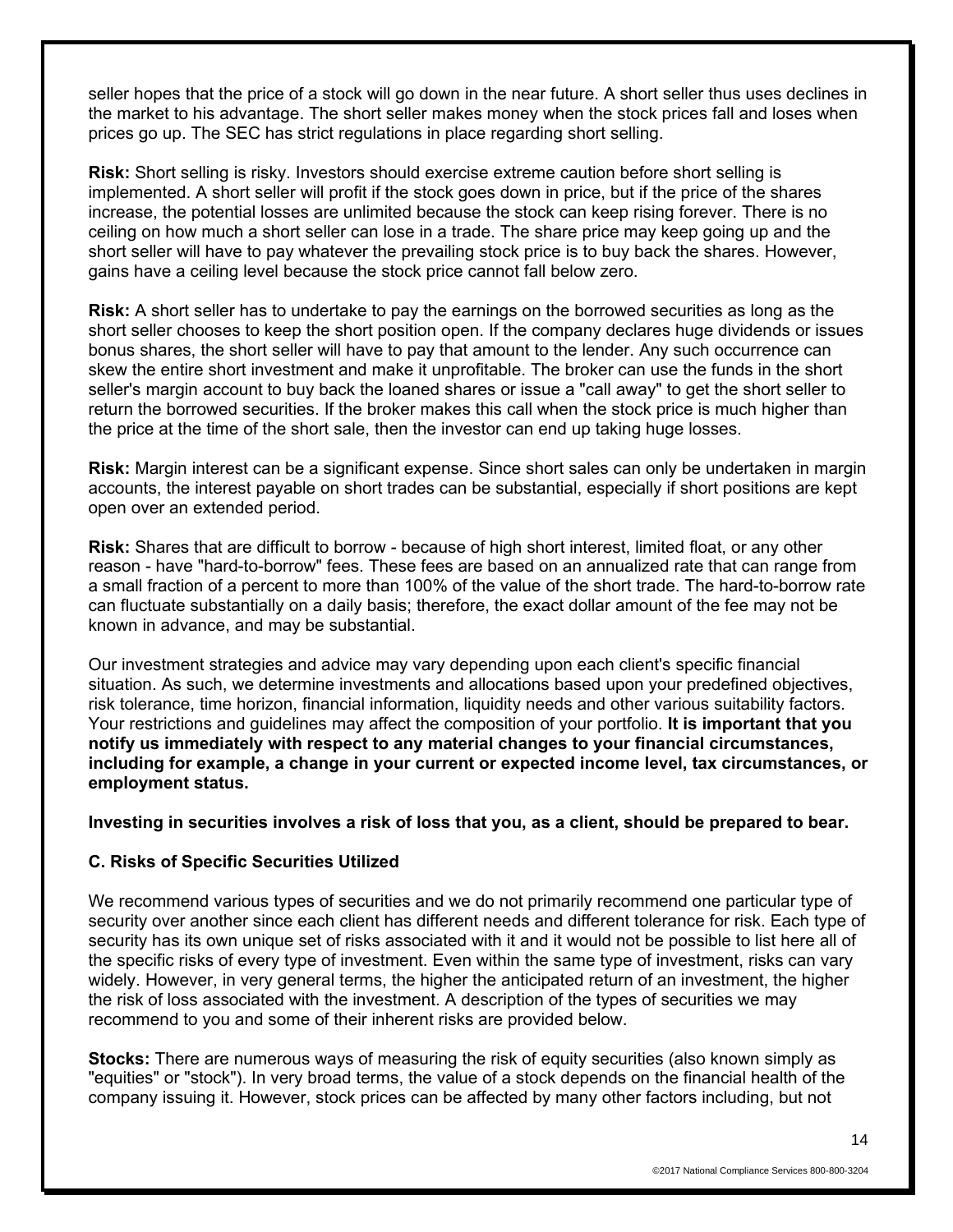limited to the class of stock (for example, preferred or common); the health of the market sector of the issuing company; and, the overall health of the economy. In general, larger, better established companies ("large cap") tend to be safer than smaller start-up companies ("small cap") are but the mere size of an issuer is not, by itself, an indicator of the safety of the investment.

**Mutual Funds and Exchange Traded Funds:** Mutual funds and exchange traded funds ("ETF") are professionally managed collective investment systems that pool money from many investors and invest in stocks, bonds, short-term money market instruments, other mutual funds, other securities, or any combination thereof. The fund will have a manager that trades the fund's investments in accordance with the fund's investment objective. While mutual funds and ETFs generally provide diversification, risks can be significantly increased if the fund is concentrated in a particular sector of the market, primarily invests in small cap or speculative companies, uses leverage (i.e., borrows money) to a significant degree, or concentrates in a particular type of security (i.e., equities) rather than balancing the fund with different types of securities. ETFs differ from mutual funds since they can be bought and sold throughout the day like stock and their price can fluctuate throughout the day. The returns on mutual funds and ETFs can be reduced by the costs to manage the funds. Also, while some mutual funds are "no load" and charge no fee to buy into, or sell out of, the fund, other types of mutual funds do charge such fees which can also reduce returns. Mutual funds can also be "closed end" or "open end". So-called "open end" mutual funds continue to allow in new investors indefinitely whereas "closed end" funds have a fixed number of shares to sell which can limit their availability to new investors.

ETFs may have tracking error risks. For example, the ETF investment adviser may not be able to cause the ETF's performance to match that of its Underlying Index or other benchmark, which may negatively affect the ETF's performance. In addition, for leveraged and inverse ETFs that seek to track the performance of their Underlying Indices or benchmarks on a daily basis, mathematical compounding may prevent the ETF from correlating with performance of its benchmark. In addition, an ETF may not have investment exposure to all of the securities included in its Underlying Index, or its weighting of investment exposure to such securities may vary from that of the Underlying Index. Some ETFs may invest in securities or financial instruments that are not included in the Underlying Index, but which are expected to yield similar performance.

NWM generally seeks investment strategies that do not involve significant or unusual risk beyond that of the general domestic and/or international equity markets. However, it may occasionally utilize margin transactions, options writing and short sales which generally hold greater risk of capital loss and clients should be aware that there is a material risk of loss using any of those strategies.

**Past performance is not a guarantee of future returns. Investing in securities involves a risk of loss that you, as a client, should be prepared to bear.** 

## **Item 9 Disciplinary Information**

There are no legal or disciplinary events that are material to a client's or prospective client's evaluation of this advisory business or the integrity of our management.

## **Item 10 Other Financial Industry Activities and Affiliations**

### **A. Registration as a Broker/Dealer or Broker/Dealer Representative**

Neither NWM nor its representatives are registered as a broker/dealer or as representatives of a broker/dealer.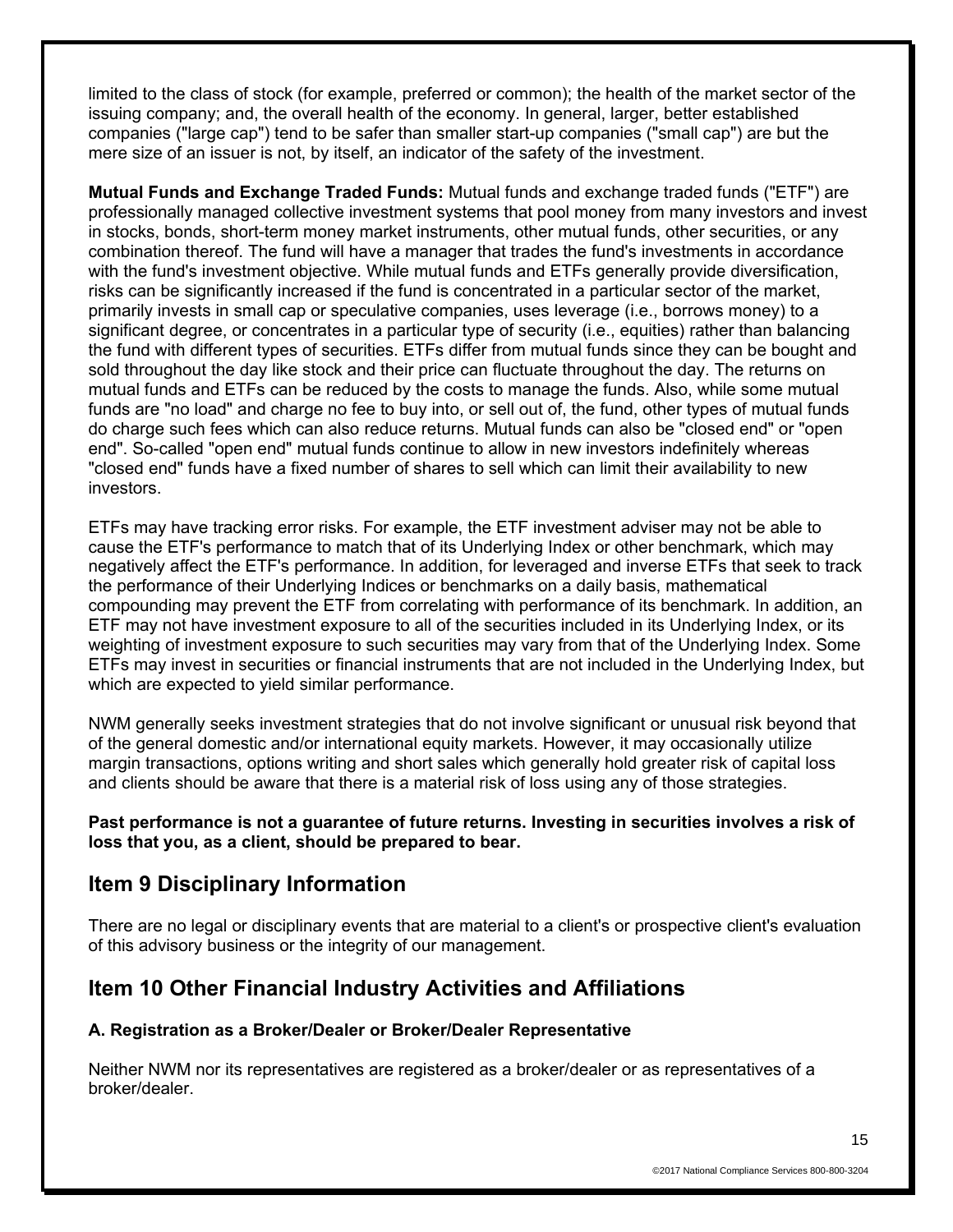### **B. Registration as a Futures Commission Merchant, Commodity Pool Operator, or a Commodity Trading Advisor**

Neither NWM nor its representatives are registered as a Futures Commission Merchant, Commodity Pool Operator, or a Commodity Trading Advisor.

#### **C. Registration Relationships Material to this Advisory Business and Possible Conflicts of Interests**

Neither NWM nor its representatives have any material relationships to this advisory business that would present a possible conflict of interest.

### **D. Selection of Other Advisors or Managers and How This Adviser is Compensated for Those Selections**

NWM does not utilize nor select other advisors or third party managers. All assets are managed by NWM management.

# **Item 11 Code of Ethics, Participation or Interest in Client Transactions and Personal Trading**

### **A. Code of Ethics**

We have a written Code of Ethics that covers the following areas: Prohibited Purchases and Sales, Insider Trading, Personal Securities Transactions, Exempted Transactions, Prohibited Activities, Conflicts of Interest, Gifts and Entertainment, Confidentiality, Service on a Board of Directors, Compliance Procedures, Compliance with Laws and Regulations, Procedures and Reporting, Certification of Compliance, Reporting Violations, Compliance Officer Duties, Training and Education, Recordkeeping, Annual Review, and Sanctions. Clients may request a copy of our Code of Ethics from management.

### **B. Recommendations Involving Material Financial Interests**

NWM does not recommend that clients buy or sell any security in which a related person to NWM has a material financial interest.

### **C. Investing Personal Money in the Same Securities as Clients**

From time to time, representatives of NWM may buy or sell securities for themselves that they also recommend to clients. This may provide an opportunity for representatives of NWM to buy or sell the same securities before or after recommending the same securities to clients resulting in representatives profiting off the recommendations they provide to clients. NWM will always document any transactions that could be construed as conflicts of interest and will always transact client business before their own when similar securities are being bought or sold.

### **D. Trading Securities At/Around the Same Time as Clients' Securities**

From time to time, representatives of NWM may buy or sell securities for themselves at or around the same time as clients. This may provide an opportunity for representatives of NWM to buy or sell securities before or after recommending securities to clients resulting in representatives profiting off the recommendations they provide to clients.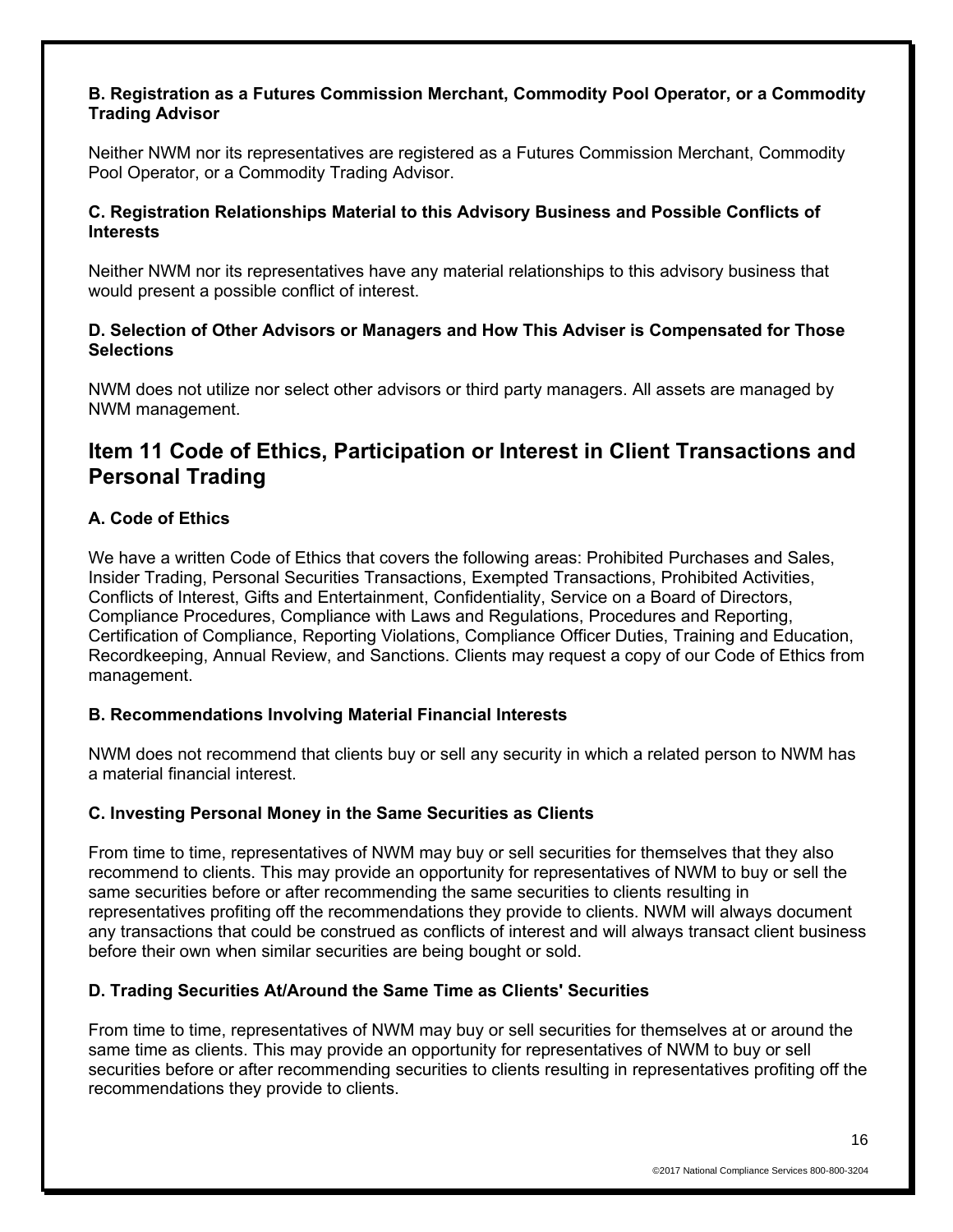### **Block Trading**

Our firm or persons associated with our firm may buy or sell securities for you at the same time we or persons associated with our firm buy or sell such securities for our own account. We may also combine our orders to purchase securities with your orders to purchase securities ("block trading"). Refer to the *Brokerage Practices* section in this brochure for information on our block trading practices.

A conflict of interest exists in such cases because we have the ability to trade ahead of you and potentially receive more favorable prices than you will receive. To eliminate this conflict of interest, it is our policy that neither our firm nor persons associated with our firm shall have priority over your account in the purchase or sale of securities.

NWM also executes transactions for each client investment model group via aggregated trading. Trades across all accounts within each group are executed at essentially the same price. This is similar to block trading, but it is the custodian that allocates the trades across the accounts rather than NWM.

## **Item 12 Brokerage Practices**

### **A. Factors Used to Select Custodians and/or Broker/Dealers**

We recommend the brokerage and custodial services of Fidelity (whether one or more "Custodian"). Your assets must be maintained in an account at a "qualified custodian," generally a broker-dealer or bank. In recognition of the value of the services the Custodian provides, you may pay higher commissions and/or trading costs than those that may be available elsewhere.

We seek to recommend a custodian/broker that will hold your assets and execute transactions on terms that are, overall, the most favorable compared to other available providers and their services. We consider various factors, including:

- Capability to buy and sell securities for your account itself or to facilitate such services.
- The likelihood that your trades will be executed.
- Availability of investment research and tools.
- Overall quality of services.
- Competitiveness of price.
- Reputation, financial strength, and stability.
- Existing relationship with our firm and our other clients.

The custodian was chosen based on their relatively low transaction fees and access to mutual funds and ETFs. NWM will never charge a premium or commission on transactions, beyond the actual cost imposed by the custodian.

### *1.Research and Other Soft-Dollar Benefits*

NWM receives no research, product, or service other than execution from a broker-dealer or third-party in connection with client securities transactions ("soft dollar benefits").

### *2. Brokerage for Client Referrals*

NWM receives no referrals from a broker-dealer or third party in exchange for using that broker-dealer or third party.

*3.Clients Directing Which Broker-Dealer/Custodian to Use*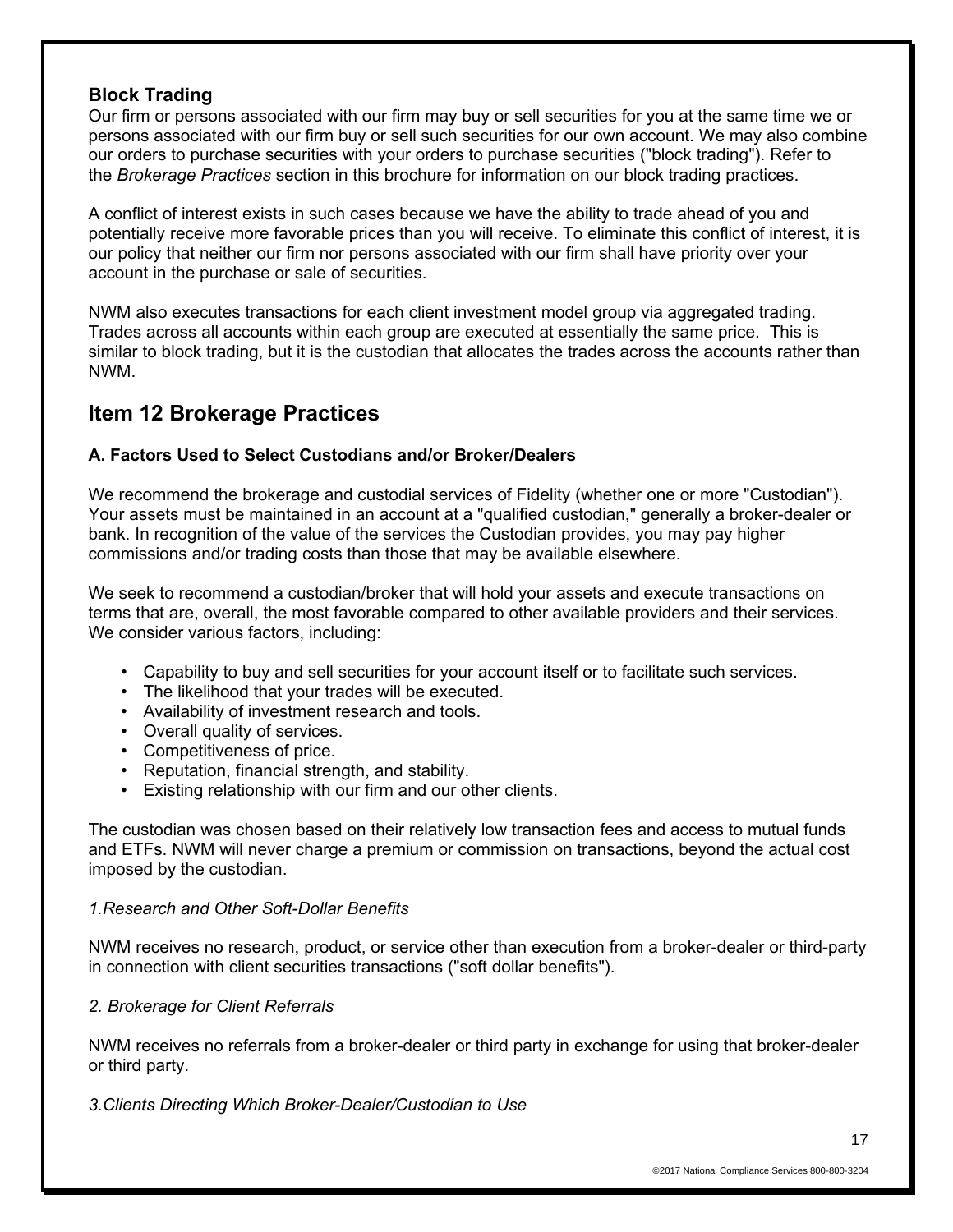We generally require that you direct our firm to execute transactions through Fidelity. NWM allows clients to direct brokerage. NWM may be unable to achieve most favorable execution of client transactions if clients choose to direct brokerage through another broker-dealer that offers the same types of services. This may cost clients money because without the ability to direct brokerage NWM may not be able to aggregate orders to reduce transactions costs resulting in higher brokerage commissions and less favorable prices. Not all investment advisers allow their clients to direct brokerage.

#### **Web-Based Portfolio Management Services**

For participation in our web-based portfolio management services, unless otherwise agreed upon, we require that our clients use Fidelity Brokerage Services LLC ("Fidelity"), a registered broker-dealer and member of the SIPC, as the qualified custodian. We are independently owned and operated and are not affiliated with Fidelity. Fidelity will hold your assets in a brokerage account and buy and sell securities when you instruct them to. While we recommend that you use Fidelity as custodian/broker, you will decide whether to do so and will open your account with Fidelity by entering into an account agreement directly with them. We do not open the account for you, although we may assist you in doing so. If you do not wish to place your assets with Fidelity, then we cannot manage your account on the Fidelity Automated Managed Platform accessible through the Wealthscape/eMoney platform (or any replacement or successor platform).

### **B. Aggregating (Block) Trading for Multiple Client Accounts**

We combine multiple orders for shares of the same securities purchased for discretionary advisory accounts we manage (this practice is commonly referred to as "block trading"). We will then distribute a portion of the shares to participating accounts in a fair and equitable manner. Generally, participating accounts will pay a fixed transaction cost regardless of the number of shares transacted. In certain cases, each participating account pays an average price per share for all transactions and pays a proportionate share of all transaction costs on any given day. In the event an order is only partially filled, the shares will be allocated to participating accounts in a fair and equitable manner, typically in proportion to the size of each client's order. Accounts owned by our firm or persons associated with our firm may participate in block trading with your accounts; however, they will not be given preferential treatment.

We do not block trade for non-discretionary accounts. Accordingly, non-discretionary accounts may pay different costs than discretionary accounts pay. If you enter into non-discretionary arrangements with our firm, we may not be able to buy and sell the same quantities of securities for you and you may pay higher commissions, fees, and/or transaction costs than clients who enter into discretionary arrangements with our firm.

NWM also executes transactions for each client investment model group via aggregated trading. Trades across all accounts within each group are executed at essentially the same price. This is similar to block trading, but it is the custodian that allocates the trades across the accounts rather than NWM.

#### **Mutual Fund Share Classes**

Mutual funds are sold with different share classes, which carry different cost structures. Each available share class is described in the mutual fund's prospectus. When we purchase, or recommend the purchase of, mutual funds for a client, we select the share class that is deemed to be in the client's best interest, taking into consideration cost, tax implications, and other factors. When the fund is available for purchase at net asset value, we will purchase, or recommend the purchase of, the fund at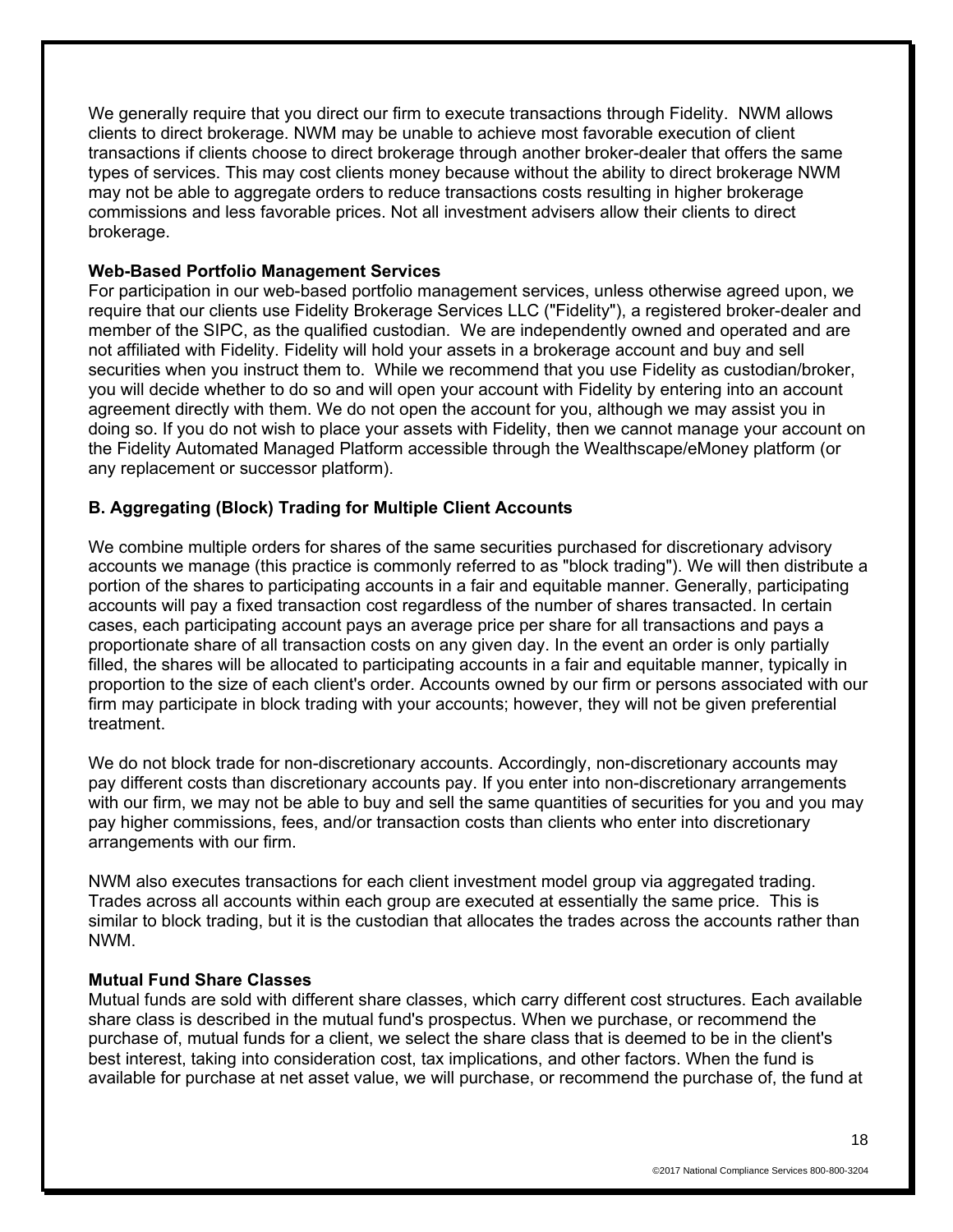net asset value. We also review the mutual funds held in accounts that come under our management to determine whether a more beneficial share class is available, considering cost, tax implications, and the impact of contingent deferred sales charges.

## **Item 13 Reviews of Accounts**

Client accounts are reviewed at least annually by a Wealth Management Advisor. The primary advisors are instructed to review clients' accounts with regards to their investment policies and risk tolerance levels. The individuals conducting reviews may vary from time to time, as personnel join or leave our firm.

We may provide you with additional or regular written reports in conjunction with account reviews. Reports we provide to you will contain relevant account and/or market-related information such as an inventory of account holdings and account performance, etc. You will receive trade confirmations and monthly or quarterly statements from your account custodian(s).

Reviews may be triggered by material market, economic or political events, or by changes in client's financial situations (such as retirement, termination of employment, physical move, or inheritance).

For clients with financial plans, a Wealth Management Advisor will review financial plans as needed. These reviews are provided as part of the contracted services. We do not assess additional fees for financial plan reviews. Generally, we will contact you periodically to determine whether any updates may be needed based on changes in your circumstances. Changed circumstances may include, but are not limited to marriage, divorce, birth, death, inheritance, lawsuit, retirement, job loss and/or disability, among others. We recommend meeting with you at least annually to review and update your plan if needed. Additional reviews will be conducted upon your request. Written updates to the financial plan may be provided in conjunction with the review. Updates to your financial plan may be subject to our then current fixed fee rate, which you must approve in writing and in advance of the update.

## **Item 14 Client Referrals and Other Compensation**

### **A. Economic Benefits Provided by Third Parties for Advice Rendered to Clients (Includes Sales Awards or Other Prizes)**

NWM does not receive any economic benefit, directly or indirectly from any third party for advice rendered to NWM clients.

## **B. Compensation to Non-Advisory Personnel for Client Referrals**

We directly compensate non-employee (outside) consultants, individuals, and/or entities (solicitors) for client referrals. In order to receive a cash referral fee from us, solicitors must comply with the requirements of the jurisdictions in which they operate. If you were referred to us by a solicitor, you should have received a copy of this brochure along with the solicitor's disclosure statement at the time of the referral. If you become a client, the solicitor that referred you to us will receive a percentage of the advisory fee you pay us for as long as you are our client, or until such time as our agreement with the solicitor expires. You will not pay additional fees because of this referral arrangement. Referral fees paid to a solicitor are contingent upon your entering into an advisory agreement with us. Therefore, a solicitor has a financial incentive to recommend us to you for advisory services. This creates a conflict of interest; however, you are not obligated to retain us for advisory services. Comparable services and/or lower fees may be available through other firms.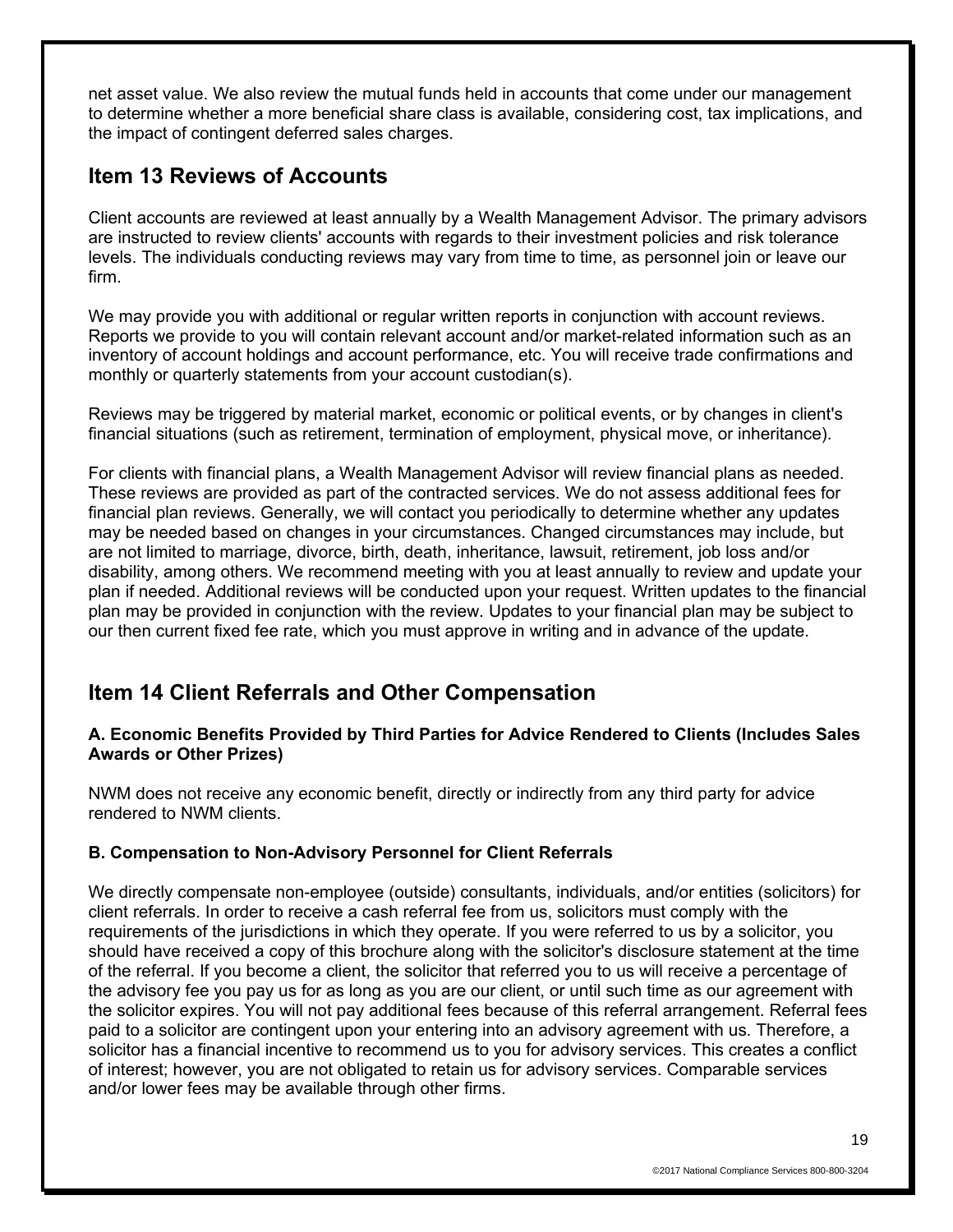Solicitors that refer business to more than one investment adviser may have a financial incentive to recommend advisers with more favorable compensation arrangements. We request that our solicitors disclose to you whether multiple referral relationships exist and that comparable services may be available from other advisers for lower fees and/or where the Solicitor's compensation is less favorable.

Refer to the *Brokerage Practices* section above for disclosures on research and other benefits we may receive resulting from our relationship with your account custodian.

# **Item 15 Custody**

NWM does not take custody of client accounts at any time. Custody of client's accounts is held primarily at the custodian.

Your independent custodian will directly debit your account(s) for the payment of our advisory fees. This ability to deduct our advisory fees from your accounts causes our firm to exercise limited custody over your funds or securities. We do not have physical custody of any of your funds and/or securities. Your funds and securities will be held with a bank, broker-dealer, or other qualified custodian. You will receive account statements from the qualified custodian(s) holding your funds and securities at least quarterly. The account statements from your custodian(s) will indicate the amount of our advisory fees deducted from your account(s) each billing period. You should carefully review account statements for accuracy.

## **Item 16 Investment Discretion**

For those clients' accounts where NWM provides ongoing supervision, the client has given NWM written discretionary authority over the client's accounts with respect to securities to be bought or sold and the amount of securities to be bought or sold. Details of this relationship are fully disclosed to the client before any advisory relationship has commenced. The client provides NWM discretionary authority via a limited power of attorney in the Investment Advisory Contract and in the contract between the client and the custodian.

If you enter into non-discretionary arrangements with our firm, we will obtain your approval prior to the execution of any transactions for your account(s). You have an unrestricted right to decline to implement any advice provided by our firm on a non-discretionary basis.

# **Item 17 Voting Client Securities (Proxy Voting)**

NWM acknowledges its fiduciary obligation to vote proxies on behalf of those clients that have delegated to it, or for which it is deemed to have, proxy voting authority. NWM will vote proxies on behalf of a client solely in the best interest of the relevant client. NWM has established general guidelines for voting proxies. NWM may also abstain from voting if, based on factors such as expense or difficulty of exercise, it determines that a client's interests are better served by abstaining. Further, because proxy proposals and individual company facts and circumstances may vary, NWM may vote in a manner that is contrary to the general guidelines if it believes that it would be in a client's best interest to do so. If a proxy proposal presents a conflict of interest between NWM and a client, then NWM will disclose the conflict of interest to the client prior to the proxy vote and, if participating in the vote, will vote in accordance with the client's wishes.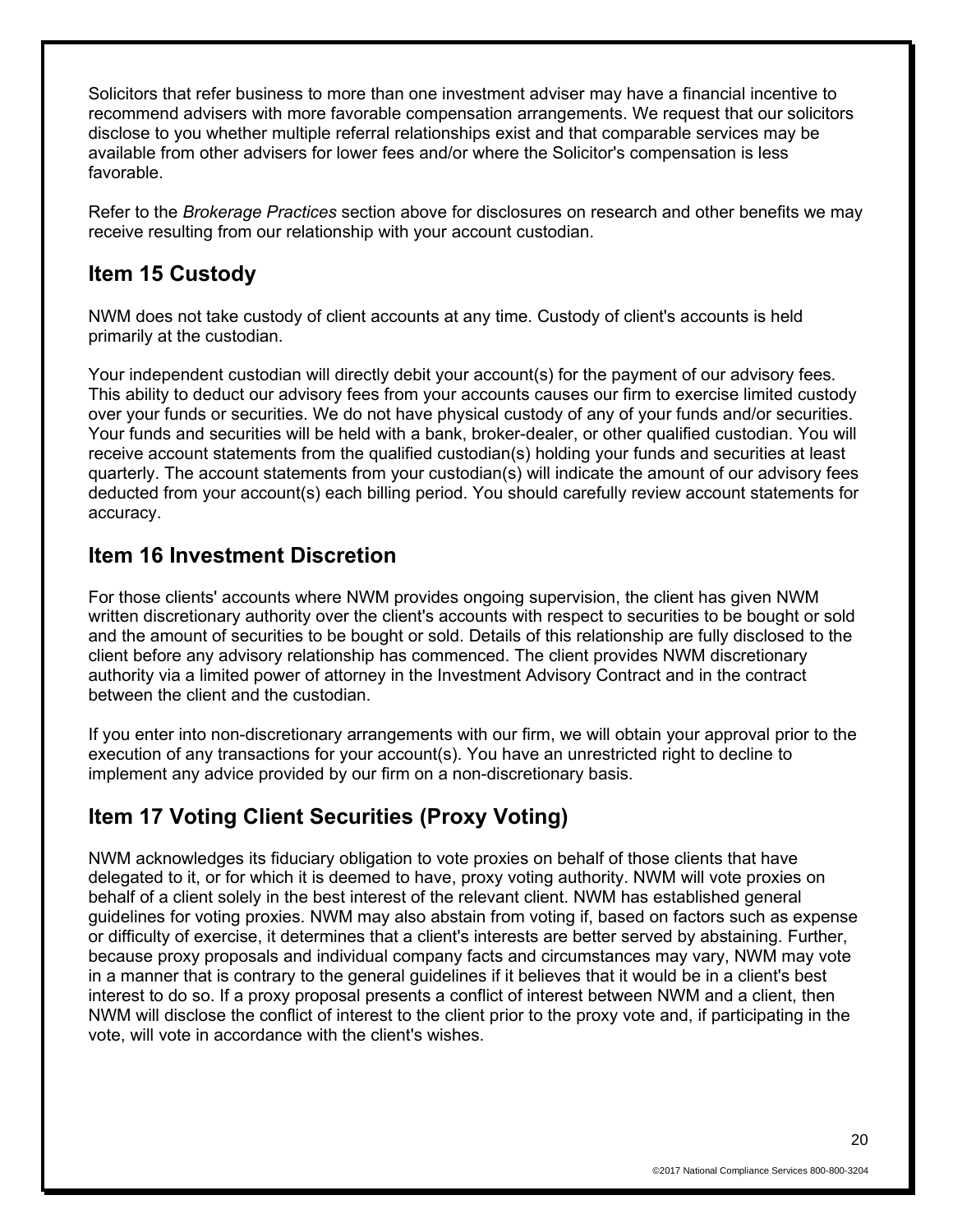We will determine how to vote proxies based on our reasonable judgment of the vote most likely to produce favorable financial results for you. Proxy votes generally will be cast in favor of proposals that maintain or strengthen the shared interests of shareholders and management, increase shareholder value, maintain or increase shareholder influence over the issuer's board of directors and management, and maintain or increase the rights of shareholders. Generally, proxy votes will be cast against proposals having the opposite effect. However, we will consider both sides of each proxy issue. Unless we receive specific instructions from you, we will not base votes on social considerations.

NWM will generally not vote proxies in the following situations:

- Proxies are received for equity securities where, at the time of receipt, the Company's position, across all clients that it advises, is less than, or equal to, 1% of the total outstanding voting equity (an "immaterial position").
- Proxies are received for equity securities where, at the time of receipt, the Company's clients no longer hold that position.

In the event you wish to direct our firm on voting a particular proxy, you should contact our main office at the phone number on the cover page of this brochure with your instruction.

We keep certain records required by applicable law in connection with our proxy voting activities. You may obtain information on how we voted proxies and/or obtain a full copy of our proxy voting policies and procedures by making a written or oral request to our firm.

## **Item 18 Financial Information**

### **A. Balance Sheet**

NWM does not require nor solicit prepayment of more than \$500 in fees per client, six months or more in advance and therefore does not need to include a balance sheet with this brochure.

### **B. Financial Conditions Reasonably Likely to Impair Ability to Meet Contractual Commitments to Clients**

Neither NWM nor its management have any financial conditions that are likely to reasonably impair our ability to meet contractual commitments to clients.

### **C. Bankruptcy Petitions in Previous Ten Years**

NWM has not been the subject of a bankruptcy petition in the last ten years.

## **Item 19 Requirements For State Registered Advisers**

### **A. Principal Executive Officers and Management Persons; Their Formal Education and Business Background**

Refer to the Part(s) 2B for background information about our principal executive officers, management personnel and those giving advice on behalf of our firm.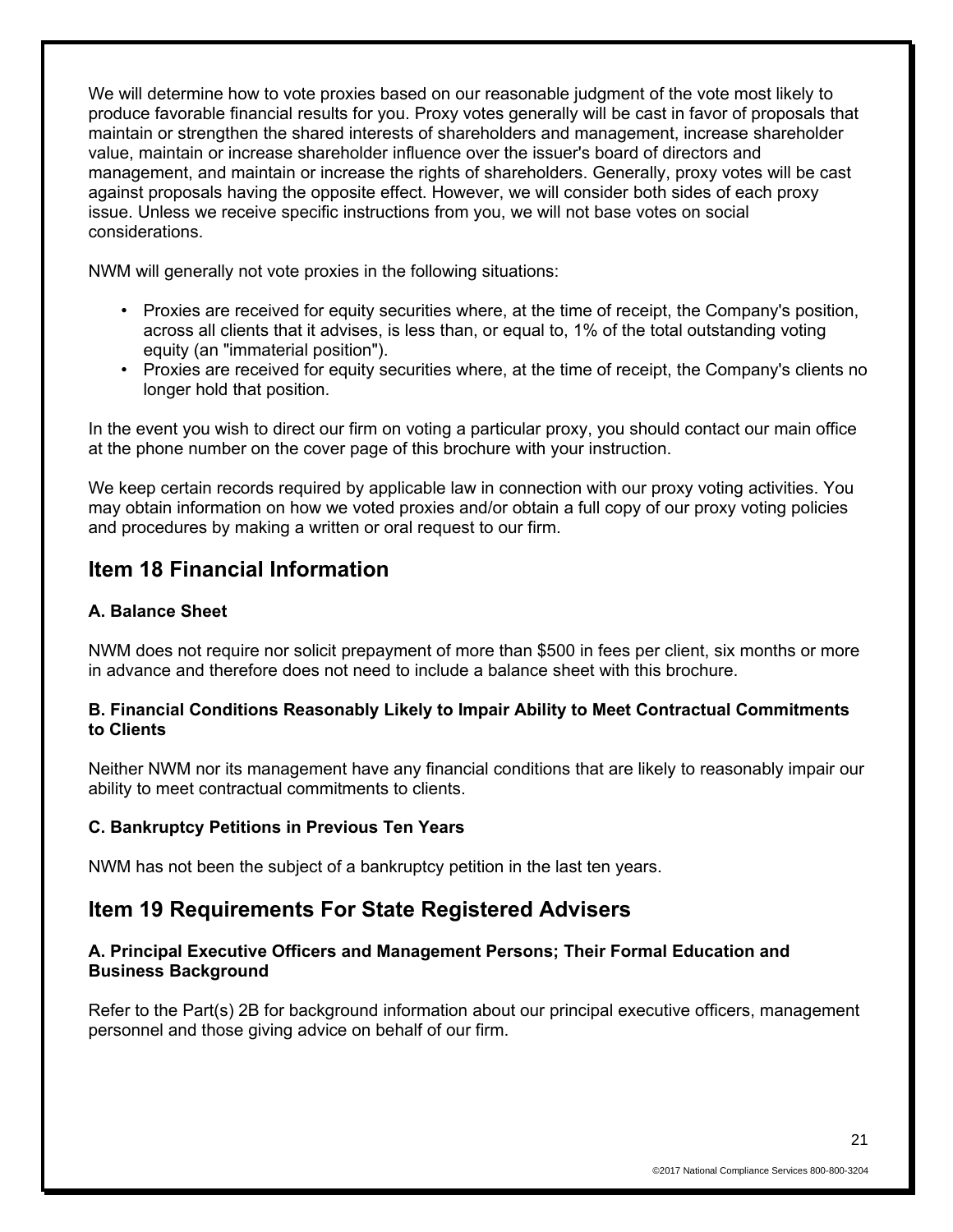### **B. Other Businesses in Which This Advisory Firm or its Personnel are Engaged and Time Spent on Those (If Any)**

Other business activities for our principal executive officers, management personnel and those giving advice on behalf of the firm can be found on the Supplemental ADV Part 2B form.

### **C. How Performance Based Fees are Calculated and Degree of Risk to Clients**

NWM does not accept performance-based fees or other fees based on a share of capital gains on or capital appreciation of the assets of a client.

### **D. Material Disciplinary Disclosures for Management Persons of this Firm**

No management person at NWM has been involved in an arbitration claim or been found liable in a civil, self-regulatory organization, or administrative proceeding that is material to the client's evaluation of the firm or its management.

#### **E. Material Relationships That Management Persons Have With Issuers of Securities (If Any)**

Neither NWM, nor its management persons, has any relationship or arrangement with issuers of securities.

## **Item 20 Additional Information**

#### **Trade Errors**

In the event a trading error occurs in your account, our policy is to restore your account to the position it should have been in had the trading error not occurred. Depending on the circumstances, corrective actions may include canceling the trade, adjusting an allocation, and/or reimbursing the account.

#### **Class Action Lawsuits**

We do not determine if securities held by you are the subject of a class action lawsuit or whether you are eligible to participate in class action settlements or litigation nor do we initiate or participate in litigation to recover damages on your behalf for injuries as a result of actions, misconduct, or negligence by issuers of securities held by you.

#### **IRA Rollover Considerations**

As part of our investment advisory services to you, we may recommend that you withdraw the assets from your employer's retirement plan and roll the assets over to an individual retirement account ("IRA") that we will manage on your behalf. If you elect to roll the assets to an IRA that is subject to our management, we will charge you an asset based fee as set forth in the agreement you executed with our firm. This practice presents a conflict of interest because persons providing investment advice on our behalf have an incentive to recommend a rollover to you for the purpose of generating fee based compensation rather than solely based on your needs. You are under no obligation, contractually or otherwise, to complete the rollover. Moreover, if you do complete the rollover, you are under no obligation to have the assets in an IRA managed by our firm.

Many employers permit former employees to keep their retirement assets in their company plan. Also, current employees can sometimes move assets out of their company plan before they retire or change jobs. In determining whether to complete the rollover to an IRA, and to the extent the following options are available, you should consider the costs and benefits of: